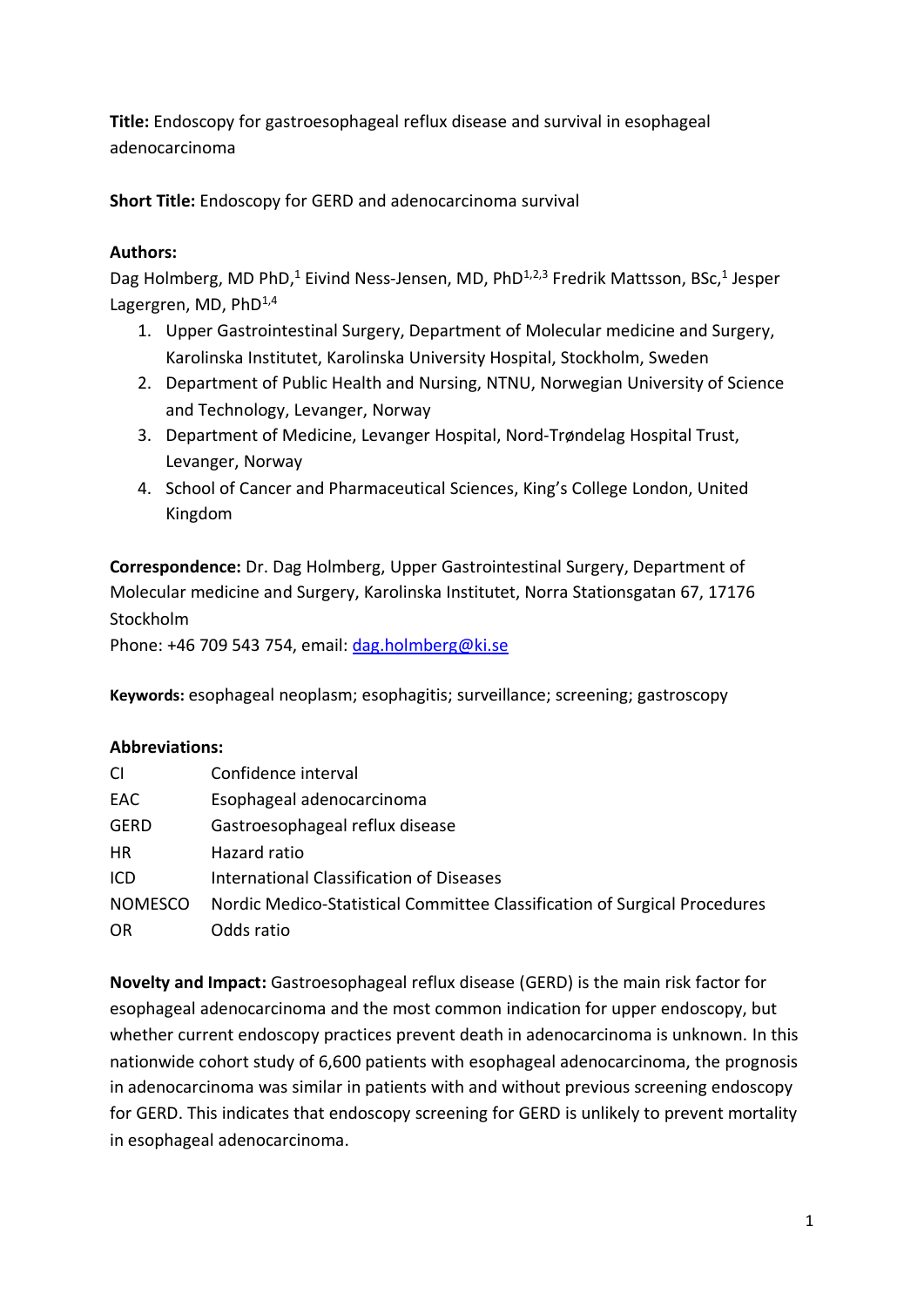#### **ABSTRACT**

Gastroesophageal reflux disease (GERD) is a risk factor of esophageal adenocarcinoma (EAC) and the most common indication for upper gastrointestinal endoscopy. Yet, whether GERD or endoscopy practice influence survival in EAC is largely unknown and was assessed in this study.

This nationwide cohort study included all Swedish residents diagnosed with EAC in 1997- 2013 with follow-up to 2018. Exposures were history of GERD and endoscopies prior to EAC. The main outcome was EAC-specific 5-year mortality. Multivariable Cox regression provided hazard ratios (HRs) with 95% confidence intervals (CIs) adjusted for potential confounders. Among 6,600 EAC patients (79.3% males, median age 70 years) followed for 9,138 personyears, 440 (6.7%) had GERD and 592 (9.0%) had ≥1 endoscopy before EAC diagnosis. GERD was associated with a decreased risk of mortality (adjusted HR 0.71, 95% CI 0.64-0.80), which was only slightly attenuated by adjustment for prior endoscopies (HR 0.79, 95% CI 0.70-0.90), and further adjustments also for tumor stage and surgical resection (HR 0.74, 95% CI 0.62-0.89). Compared to EAC patients without prior endoscopy, mortality was unchanged in GERD patients having undergone 1 or 2 endoscopies before EAC diagnosis (HR 1.02, 95% CI 0.80-1.31, for 1 endoscopy; HR 0.90, 95% CI 0.63-1.30, for 2 endoscopies), while the mortality was decreased in patients with ≥3 endoscopies (HR 0.55, 95% CI 0.36-0.85)**.**

This study indicates that GERD may be associated with a better prognosis in the event of EAC; however, the use of endoscopy screening has a limited impact on survival unless performed very frequently.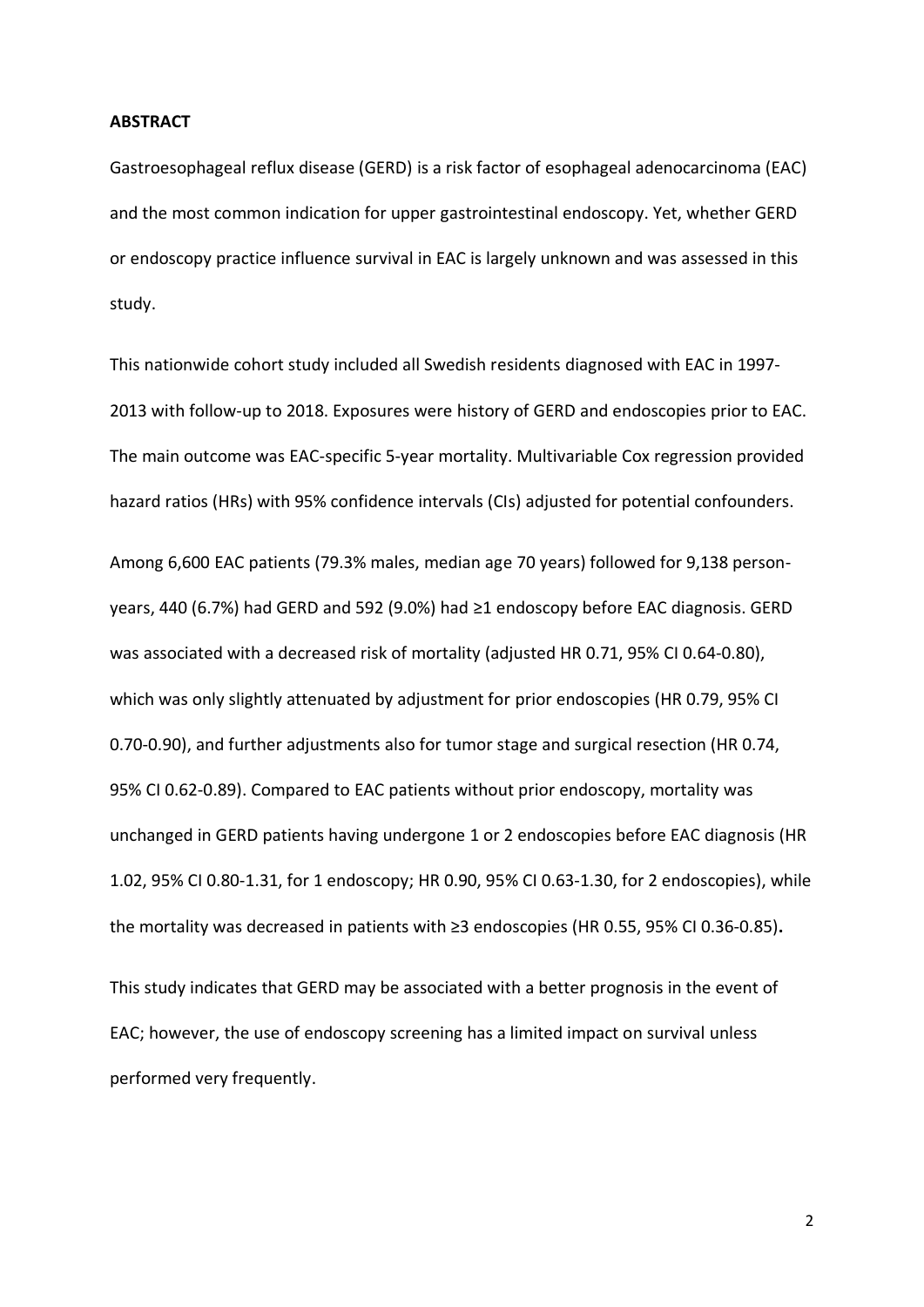#### **INTRODUCTION**

Gastroesophageal reflux disease (GERD) is one of the most common public health disorders with a prevalence of 10-25% in adults in Western populations.<sup>1, 2</sup> GERD is also the most common indication for upper gastrointestinal endoscopy. <sup>3</sup> Endoscopy may identify complications of GERD, including the premalignant metaplastic condition Barrett's esophagus and invasive esophageal adenocarcinoma (EAC), which is the most feared complication. GERD is the main risk factor for EAC with daily GERD symptoms increasing the relative risk of EAC 5- to 15-fold.<sup>4</sup> In the last few decades, the incidence of EAC has increased 6-fold in many Western populations, and the increase is predicted to continue. 5, 6 Most EAC patients present with regional or distant metastases, when the survival is poor. With localized EAC or early tumor stage, the 5-year survival is considerably better.<sup>7</sup>

If endoscopy for GERD identifies Barrett's esophagus, these patients are included into endoscopic surveillance programs, but there is limited evidence on how to manage the majority of individuals with GERD. A single screening endoscopy may be performed in a subset of patients with GERD, but it is unclear if this practice improves the survival in EAC.

The hypothesis of the present study was that GERD and use of endoscopy increase the likelihood of detecting EAC at an earlier and surgically resectable stage, thus improving the long-term survival in EAC. This hypothesis was tested in a large and unselected cohort of EAC patients in Sweden.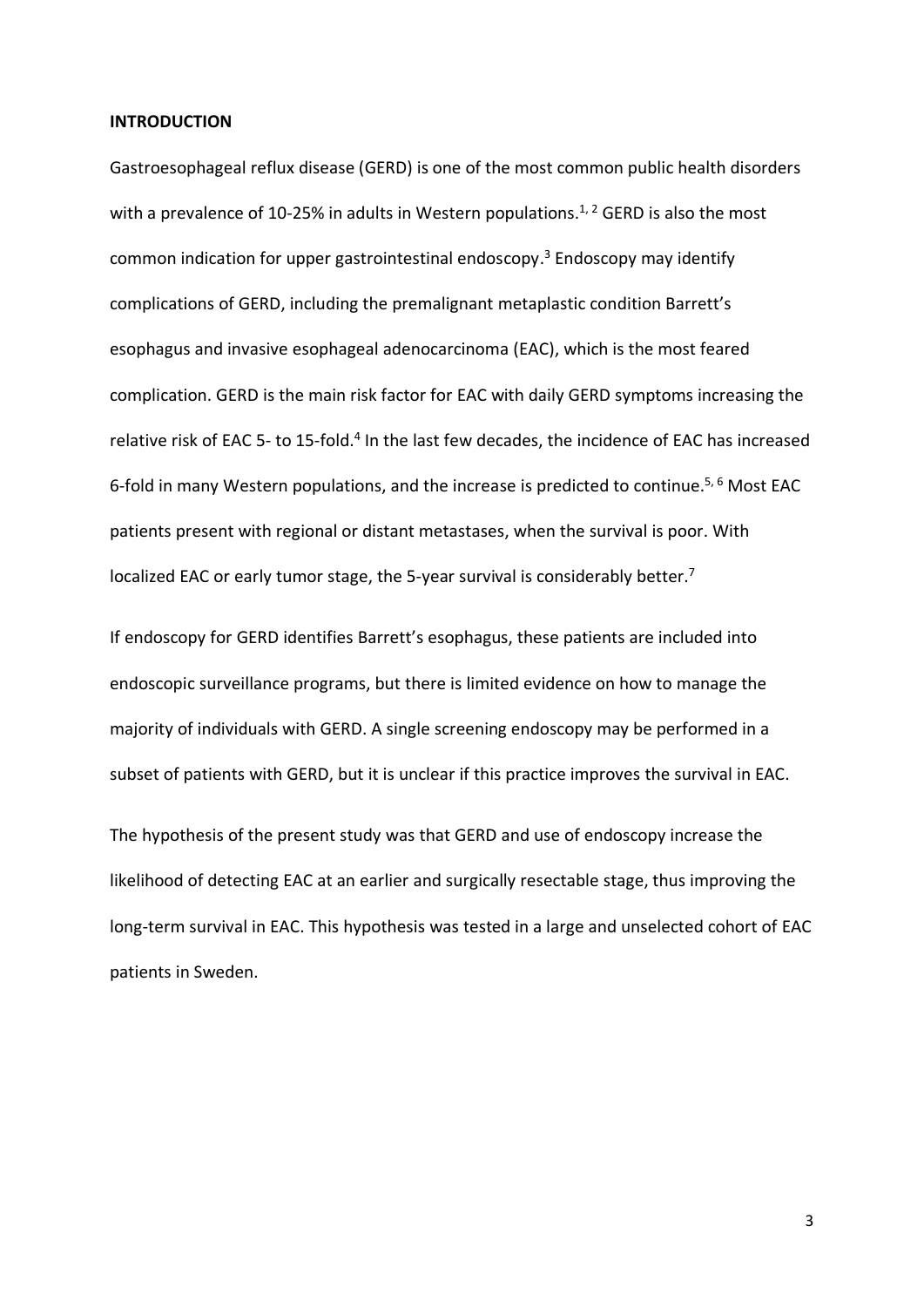#### **METHODS**

### **Design**

This nationwide, population-based cohort study included all patients in Sweden with a new diagnosis of EAC confirmed during January 1, 1997 to December 31, 2013. The exposures were history of GERD and upper gastrointestinal endoscopies before the EAC diagnosis. The main outcome was EAC-specific 5-year mortality in EAC. The secondary outcomes were allcause 5-year mortality and completed surgical resection. Ethical permission was obtained from The Regional Ethical Review Board in Stockholm, Sweden (registration number 2017/2276-32).

## **Data collection**

Data for each EAC patient were collected from three Swedish national health data registers: The Cancer Register, Patient Register, and Cause of Death Register. All healthcare providers in Sweden are required to report medical information of all patients to these registers according to Swedish law. Upon birth or immigration, Swedish residents are assigned a unique 10-digit personal identity number, which was used for identification of the study participants and for cross-linkage of data between registers. The data sources are presented below.

*The Swedish Cancer Register* was used to identify EAC patients and assess tumor stage. This register has recorded all types of newly diagnosed cancers in Sweden since 1958. The register holds tumor-specific data, i.e. site, histopathology, stage, and date of diagnosis. It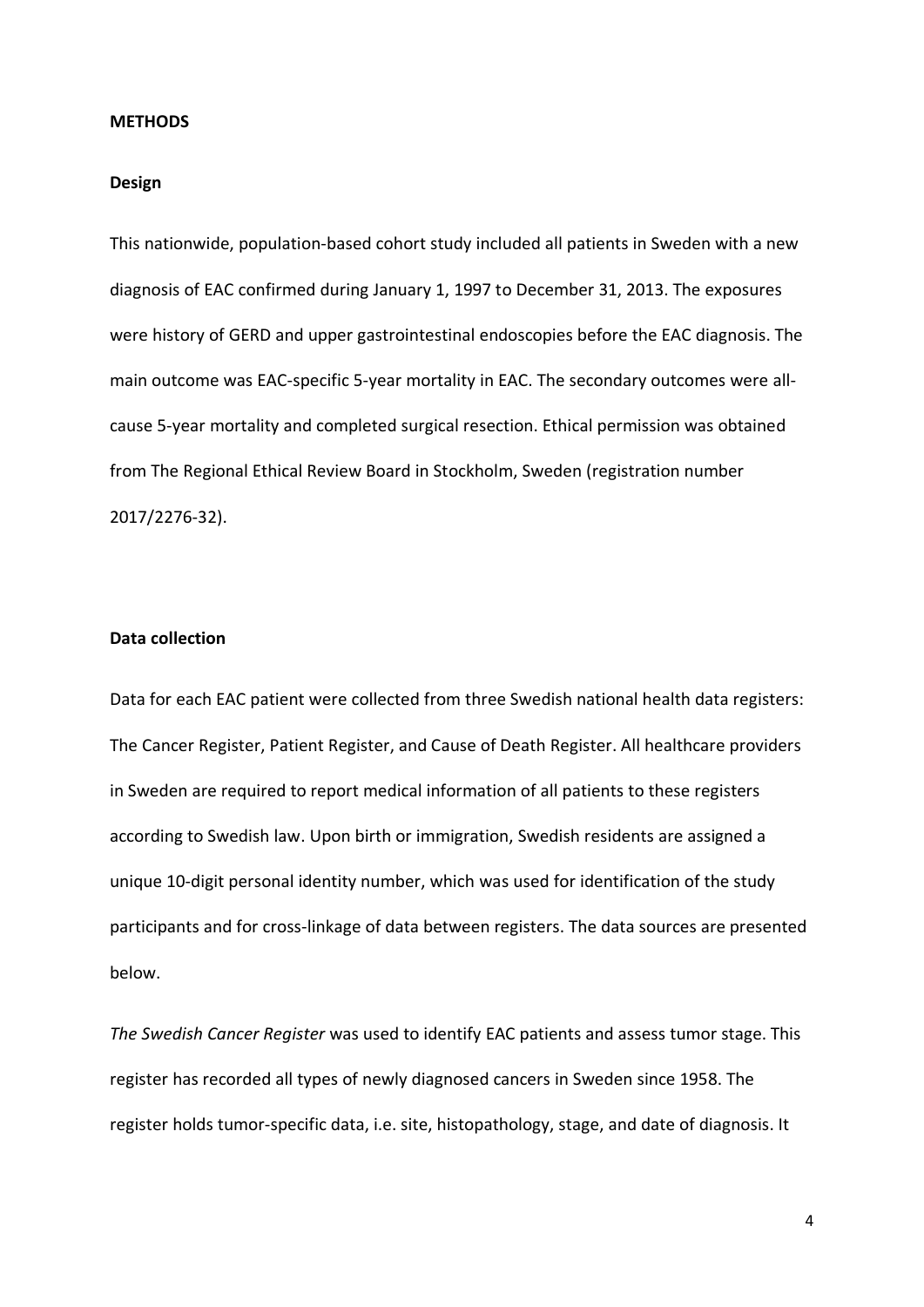has 98% completeness for registration, 100% completeness for histological confirmation and 98% completeness for tumor stage of EAC.<sup>8-10</sup>

*The Swedish Patient Register* was used to assess history of GERD and endoscopy, as well as surgical resection. This register started in 1964 and became nationwide complete for inpatient healthcare in 1987 and specialized out-patient healthcare in 2001. The register contains clinical data, including dates of admissions and discharges, diagnoses, and surgical procedures. It has been validated for its high usefulness in large-scale and population-based studies.<sup>11</sup>

*The Swedish Cause of Death Register* provided data on mortality. This register has recorded date and causes of all deaths in Swedish residents, including those who die abroad, from 1952 onwards with a completeness of 100% and 99%, respectively.<sup>12</sup> Cause of death is registered on a yearly basis with a time lag, meaning that the follow-up for EAC-specific mortality was December 31, 2016. Date of death is continuously updated, allowing for a longer follow-up time for all-cause mortality (April 30, 2018).

### **Study cohort**

The cohort consisted of all patients with a first-time EAC diagnosis recorded in the Swedish Cancer Register between January 1, 1997 and December 31, 2013. EAC was defined by the diagnosis code 150 for esophageal cancer and 151.1 for gastroesophageal junctional cancers according to the International Classification of Diseases, 7<sup>th</sup> revision (ICD-7), combined with the histological code 096 signifying adenocarcinoma according to the WHO/HS/CANC/24.1 classification.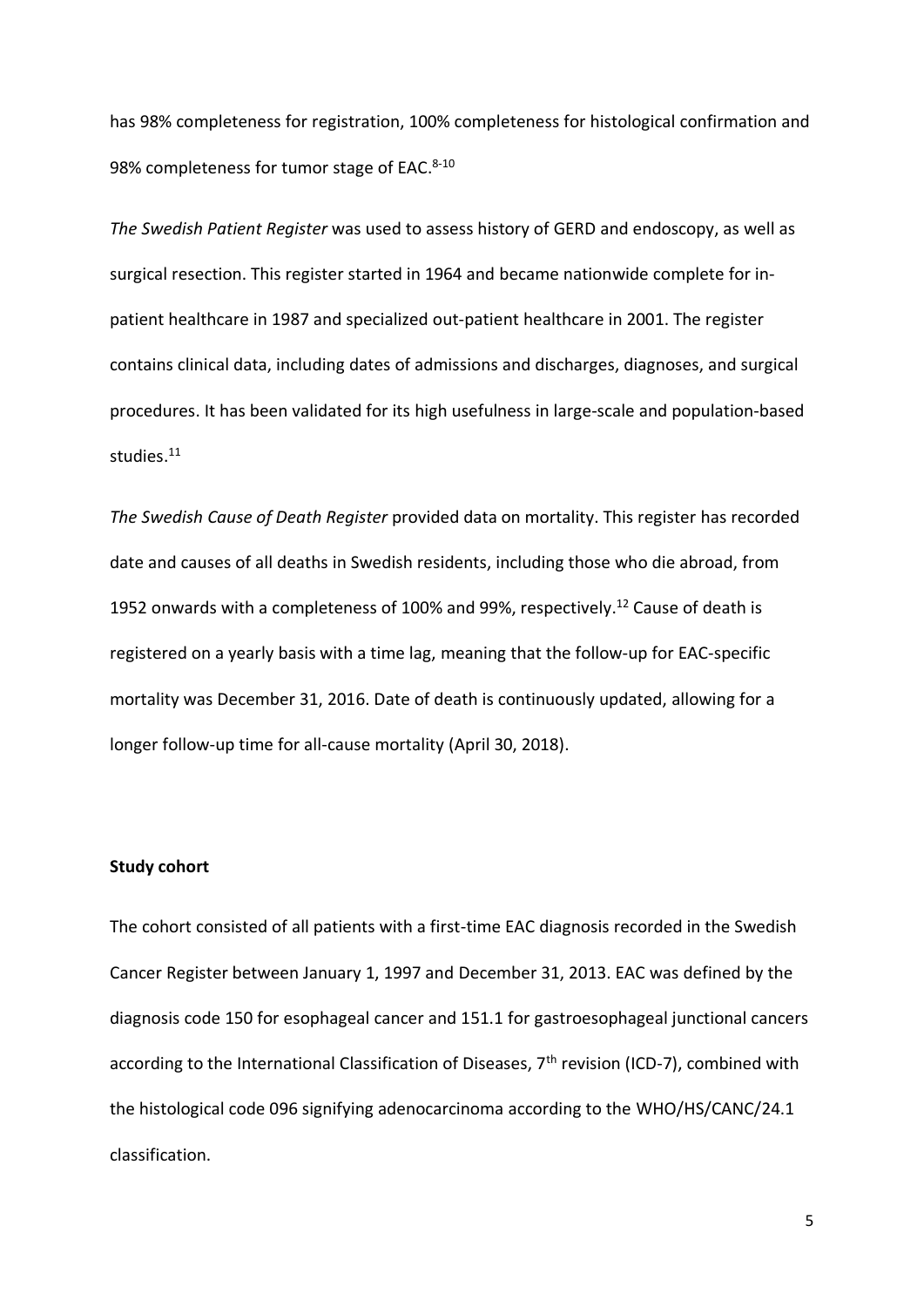#### **Exposures**

The exposure *history of GERD* was defined by the following diagnoses recorded in the Swedish Patient Register at least 3 months prior to EAC diagnosis: heartburn, hiatal hernia, gastroesophageal reflux disease with or without esophagitis, esophageal ulcer, or esophageal obstruction. Excluded were 49 patients with a diagnosis of Barrett's esophagus, representing a special subgroup of GERD patients undergoing endoscopic surveillance which is associated with improved survival in EAC.<sup>13</sup> The 3-month interval between GERD and EAC was used to exclude early EAC misclassified as GERD. ICD codes were used to identify all diagnoses (Appendix 1). To assess whether duration of GERD impacted on survival, the interval between the first GERD diagnosis and EAC was categorized into quartiles, where the first group was diagnosed with GERD between 3 months and 2 years before EAC, the second between 2 and 5 years, the third between 5 and 10 years, and the fourth >10 years before EAC. EAC patients without GERD constituted the reference group.

The exposure *endoscopy prior to EAC* was defined by the relevant procedural code in the Swedish Patient Register (Appendix 1), where all endoscopies conducted within 10 years of EAC diagnosis were counted. A 3-month cut-off was used to exclude endoscopies performed as part of the diagnostic work-up of an already existing EAC. Additional endoscopies conducted within 6 months of another endoscopy were not counted, because these often represent control endoscopies following the results of the last endoscopy. The number of endoscopies was categorized into four groups: 0, 1, 2, or ≥3. To identify whether time since last endoscopy was associated with survival, the interval between the last endoscopy and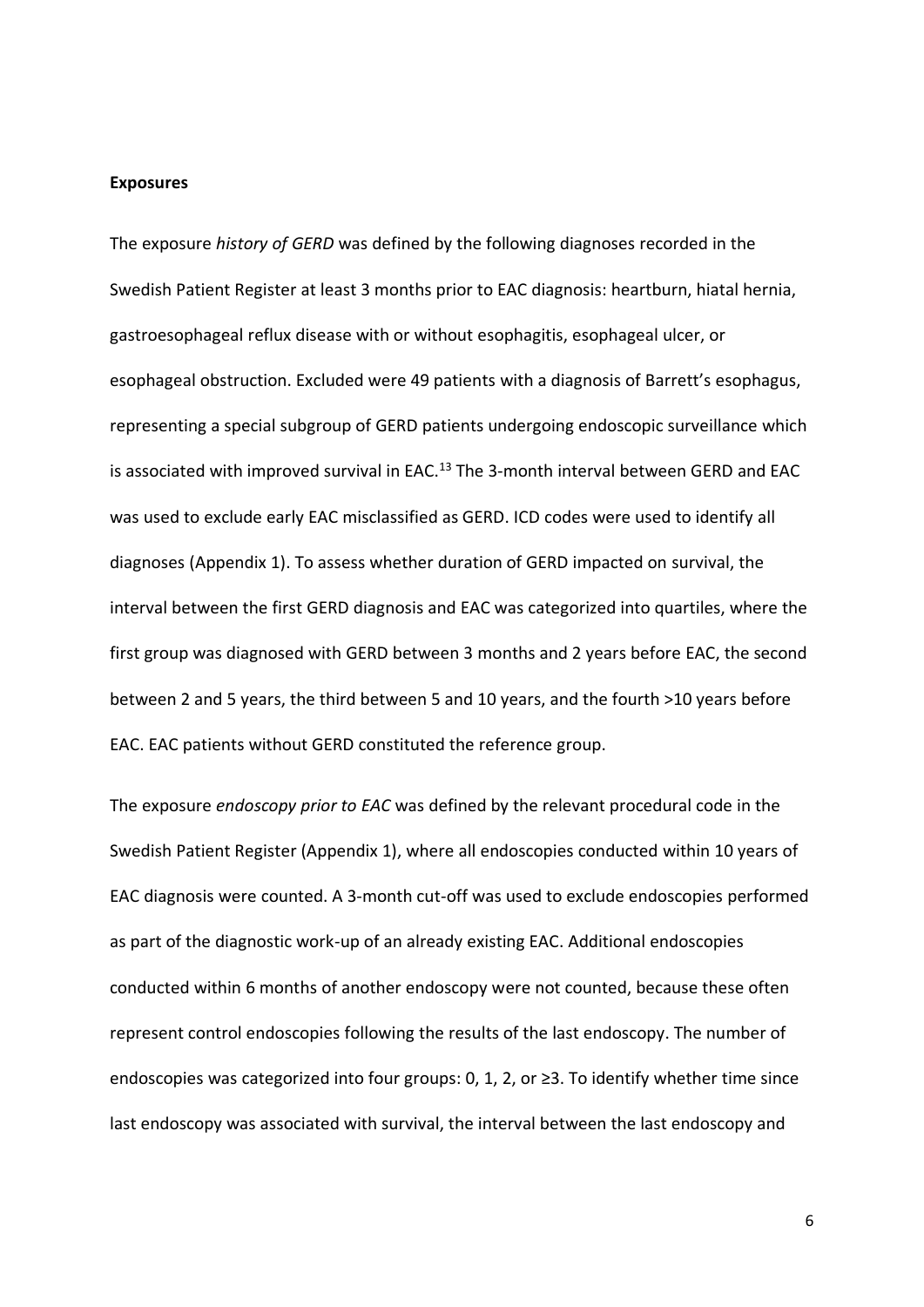EAC was dichotomized, where the first group had the last endoscopy more than 5 years before EAC, and the second group had the last endoscopy within 5 years before EAC.

## **Outcomes**

The main outcome was *EAC-specific 5-year mortality*, defined as the time from EAC diagnosis until death specifically related to EAC until December 31, 2016 according to the Cause of Death Register.

The secondary outcome *all-cause 5-year mortality* was defined as the date from EAC diagnosis until date of death from any cause until April 30, 2018 according to the Cause of Death Register.

The secondary outcome *surgical resection of EAC* was defined as a surgical code corresponding to a completed endoscopic or surgical EAC resection until December 31, 2014 according to the Patient Register (Appendix 3).

## **Confounders and mediators**

The potential confounders were age, sex, calendar year, and comorbidity. Data on age, sex, and calendar year at EAC diagnosis were retrieved from the Cancer Register. Comorbidities were identified at the period of EAC diagnosis in the Patient Register and were defined using the well-validated Charlson Comorbidity Index, which is based on specific ICD codes (Appendix 2). 14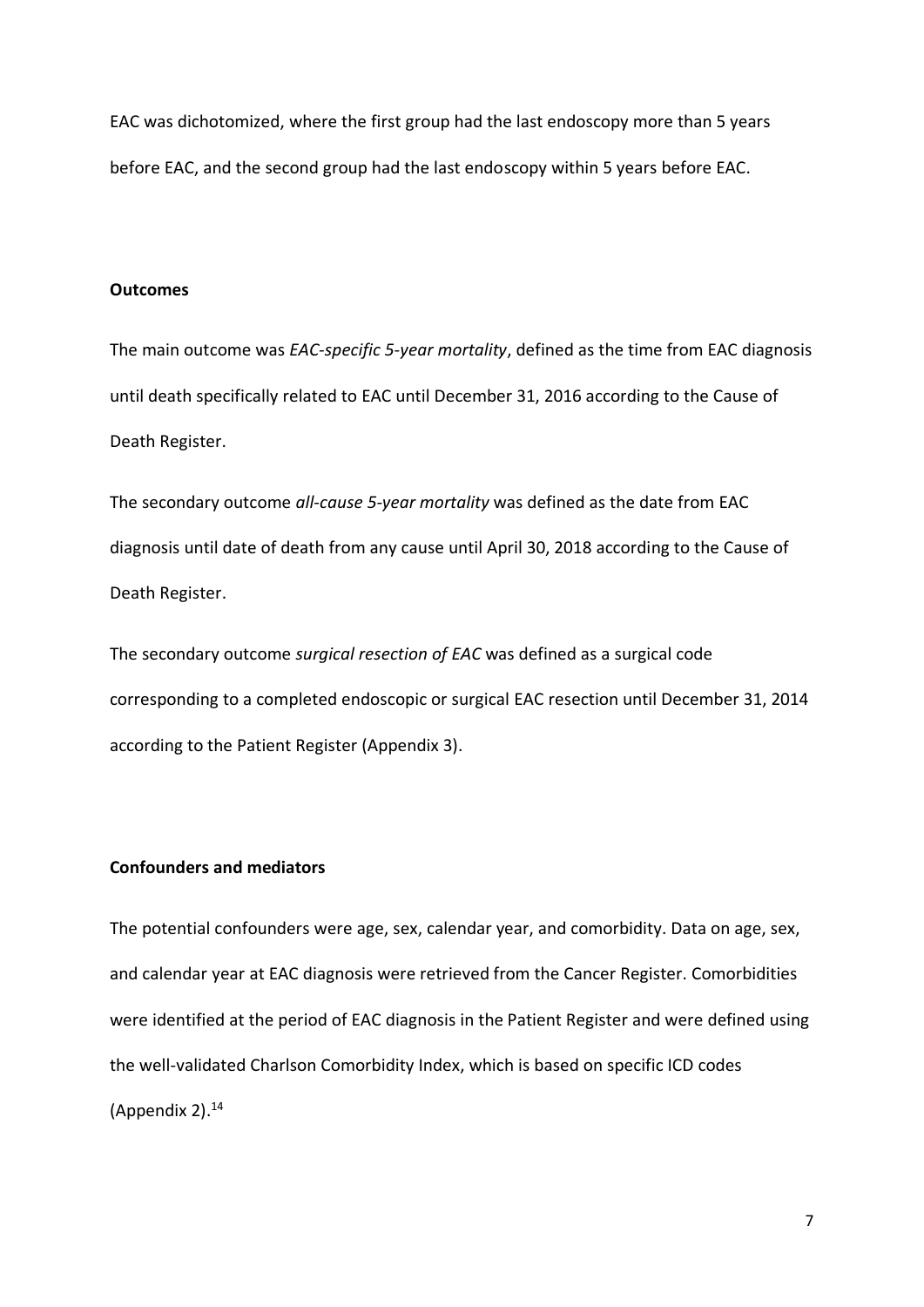Potential mediators of any associations between GERD and outcomes were number of endoscopies, tumor stage, and surgical resection. Data on tumor stage were retrieved from the Cancer Register and information about endoscopies came from the Patient Register (Appendix 3).

## **Statistical analysis**

Follow-up for mortality started at the date of EAC diagnosis and ended at the date of death, end of study period, or 5 years after cohort entry, whichever occurred first. In the figures, the product limit estimates of the EAC-specific 5-year survivor function were calculated for each category of GERD and endoscopies. Cox regression was used to determine crude and adjusted hazard ratios (HRs) with 95% confidence intervals (95%CI) for EAC-specific 5-year mortality and all-cause 5-year mortality. The main multivariable model provided HRs adjusted for sex (male or female), age (continuous variable), calendar year (discrete variable), and comorbidity (Charlson Comorbidity Index 0, 1, or ≥2). Because any inverse associations between GERD and mortality in EAC could be due to increased frequency of endoscopies, leading to earlier tumor stage and increased likelihood of surgical resection, adjustment for number of endoscopies (0, 1, 2 or  $\geq$ 3), tumor stage (I, II, or III-IV), and surgical resection (yes or no) were added in explanatory models. If these variables would attenuate any associations between GERD and mortality in EAC, they would be regarded as mediators of these associations. In addition, a post hoc analysis modelling the association between last endoscopy before EAC (dichotomized into ≤5 years and >5 years) with EAC-specific 5-year mortality was conducted. The odds of undergoing surgical resection were assessed using logistic regression, which provided odds ratios (ORs) with 95%CI. Multivariable models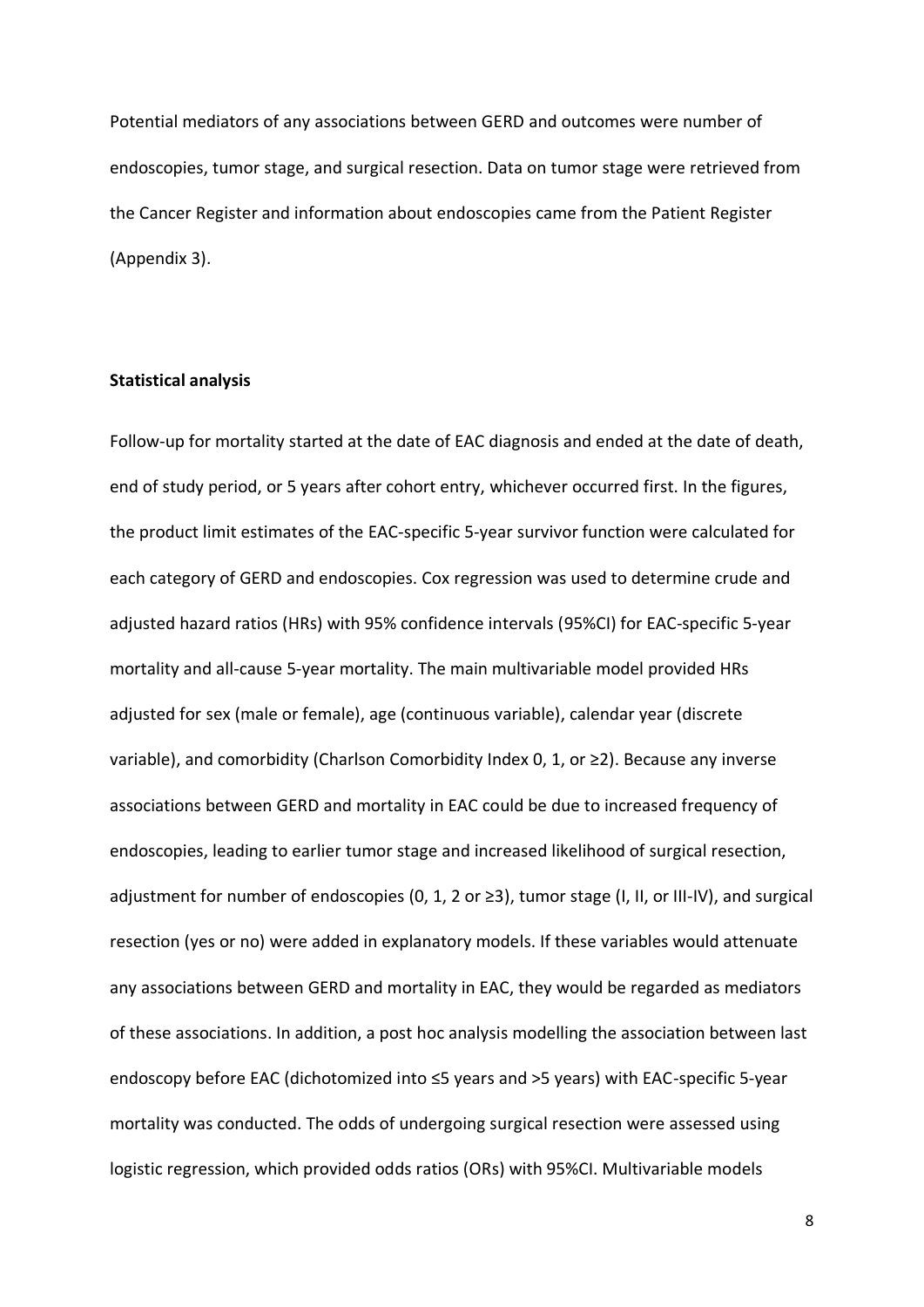provided ORs adjusted for sex, age, calendar year, and Charlson Comorbidity Index with the same categorizations as presented above. To evaluate effect modification of GERD of potential associations between endoscopies and the three outcomes, an interaction term was included for the two variables. Thereafter the HRs and ORs were calculated for the association separately for the patients with and without GERD. Statistical analyses were performed in adherence to a pre-defined study protocol. All data management and analyses were performed by a senior biostatistician (FM), using the statistical package SAS version 9.4 (SAS Institute Inc., Cary, NC, USA.)

## **Data availability statement**

The data that support the findings of this study are available from the Swedish National Board of Health & Welfare. Restrictions apply to the availability of these data, which were used under license for this study. Data are available with the permission of the National Board of Health & Welfare.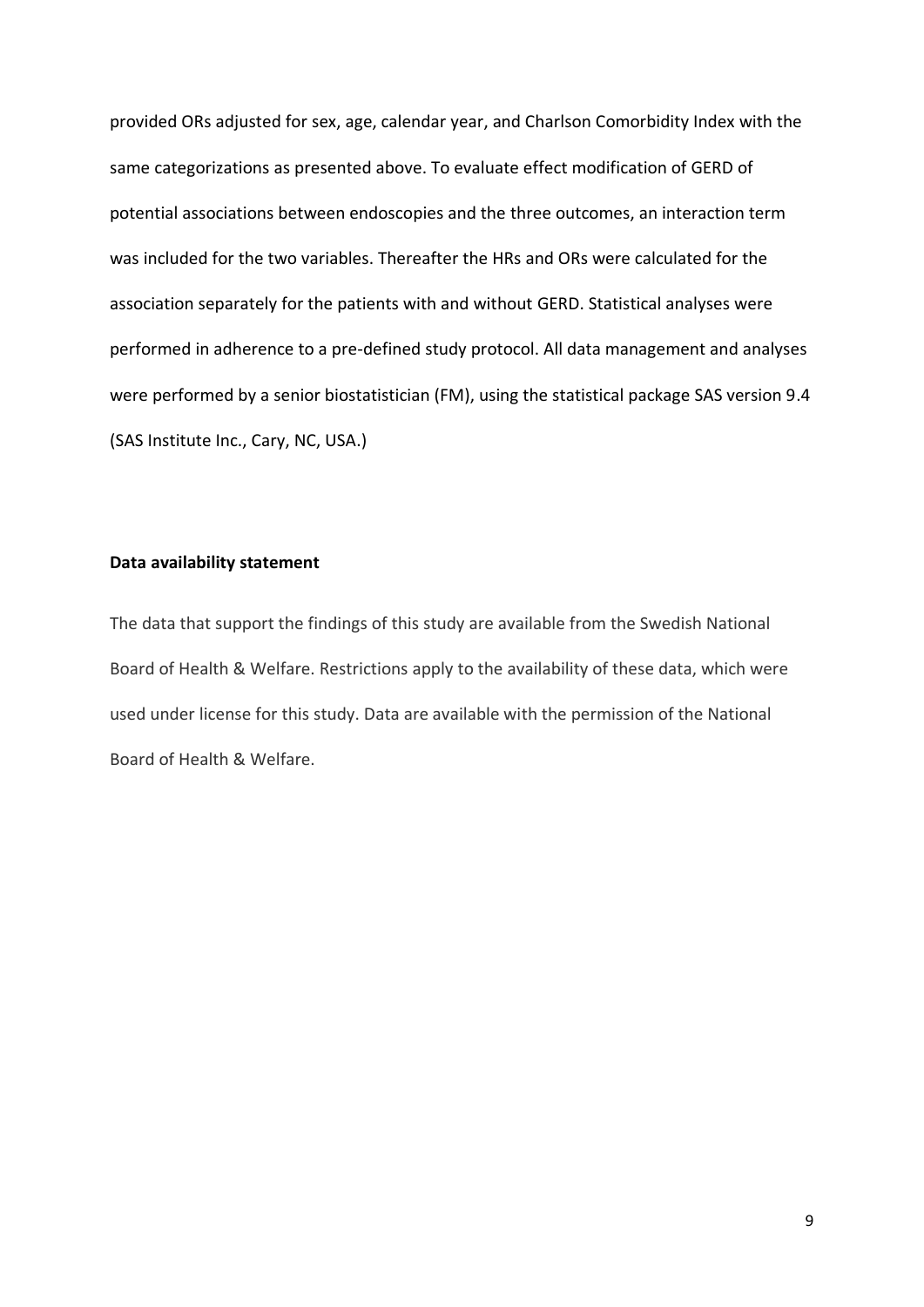#### **RESULTS**

### **Study participants**

The study cohort included 6,600 EAC patients. These participants were followed up for 9,138 person-years (mean 1.4 years) (Table 1). The majority of patients were men (79.3%) and the median age was 70.0 years (interquartile range 62.0 to 78.0 years). Of all participants, 440 (6.7%) had a history of GERD and 592 (9.0%) had undergone at least one endoscopy at median 2.2 years before EAC diagnosis. Compared to EAC patients without history of GERD, those with GERD had more comorbidity, earlier tumor stages, and higher surgical resection rates (Table 1). At the end of follow-up (maximum 5 years), 770 (11.7%) EAC patients were alive.

#### **History of GERD and outcomes in esophageal adenocarcinoma**

For patients with history of GERD, the cumulative proportion of death in EAC was decreased compared to EAC patients without GERD (Figure 1). The EAC-specific 5-year mortality was also decreased compared to EAC patients without GERD (adjusted HR 0.71, 95%CI 0.64 to 0.80) (Table 2). After additional adjustment for number of earlier endoscopies, the EACspecific 5-year mortality was slightly attenuated, but remained decreased (HR 0.79, 95%CI 0.70 to 0.90). In an analysis restricted to EAC patients diagnosed after year 2005 (n=2,998), where the variables tumor stage and surgical resection were added to the model, the EACspecific 5-year mortality remained decreased comparing patients with and without GERD (HR 0.74, 95%CI 0.62 to 0.89). The EAC-specific 5-year mortality in EAC patients with GERD remained decreased independently of the time-period between the first recorded GERD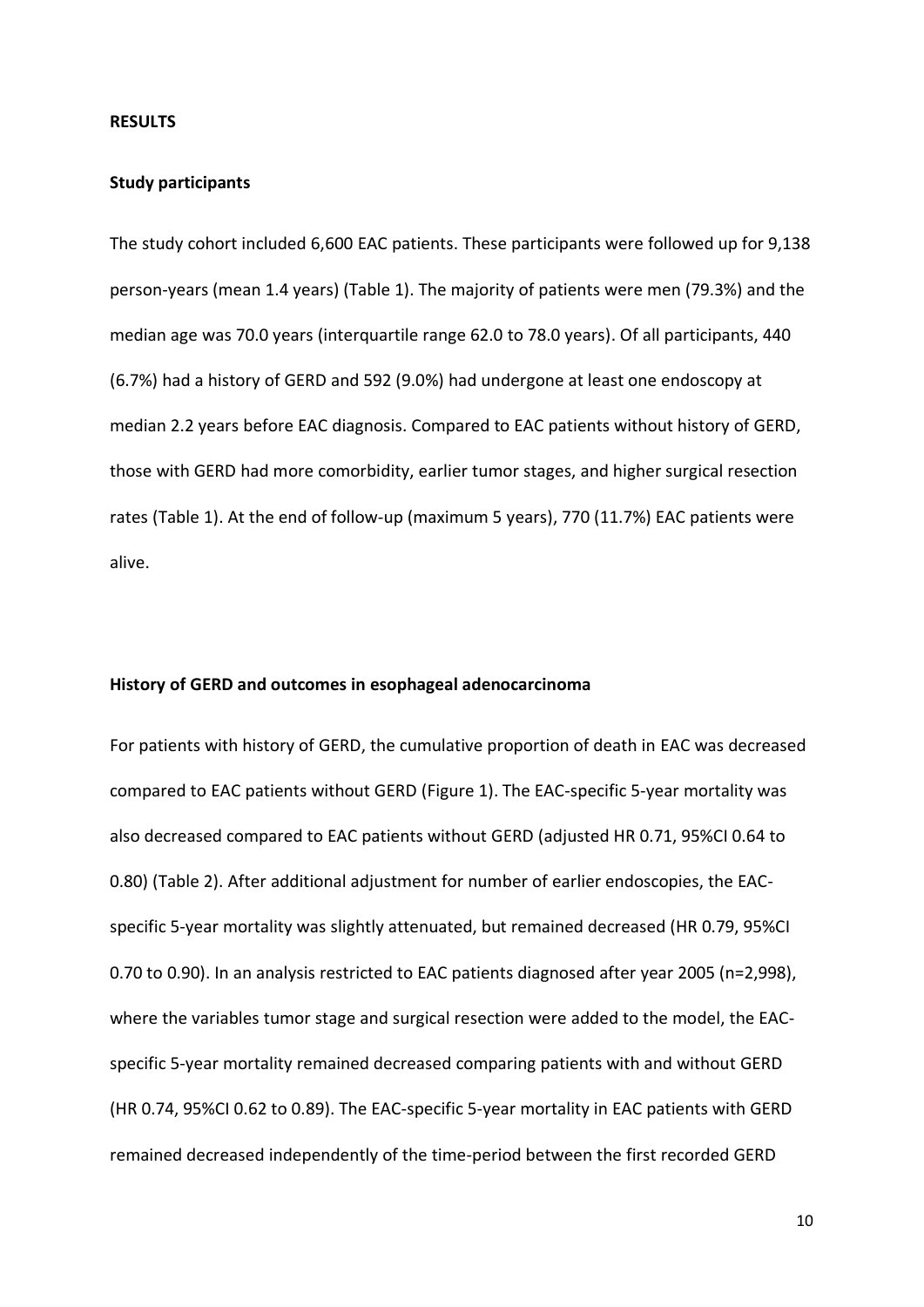diagnosis and the EAC diagnosis (Supplementary Table 1). The results for all-cause 5-year mortality were similar to those of EAC-specific 5-year mortality (Table 2). Associations between variables included in the models and EAC-specific 5-year mortality are presented in Supplementary Table 2.

The odds of surgical resection were increased among EAC patients with GERD, compared to those without GERD (adjusted OR 1.39, 95%CI 1.13 to 1.71) (Table 2). After additional adjustment for number of endoscopies, the association between GERD and resection rate was only slightly attenuated (OR 1.30, 95%CI 1.01 to 1.67) (Table 2).

### **Prior endoscopies and outcomes in esophageal adenocarcinoma**

The cumulative mortality within 5 years of EAC diagnosis decreased with increasing number of previous endoscopies (Figure 2). Compared to EAC patients who had not undergone an endoscopy, the adjusted HRs for EAC-specific 5-year mortality were 1.02 (95%CI 0.80 to 1.31) for 1 endoscopy, 0.90 (95%CI 0.63 to 1.29) for 2 endoscopies, and 0.55 (95%CI 0.36 to 0.85) for ≥3 endoscopies (Table 3). Among EAC patients without GERD, earlier endoscopies did not influence the EAC-specific 5-year mortality (Table 4). Last endoscopy performed ≤5 years before EAC diagnosis was associated with improved EAC-specific 5-year mortality compared to endoscopy performed earlier (adjusted HR 0.80, 95%CI 0.65 to 0.99). The results for all-cause 5-year mortality were similar to those of EAC-specific 5-year mortality (Table 3 and 4).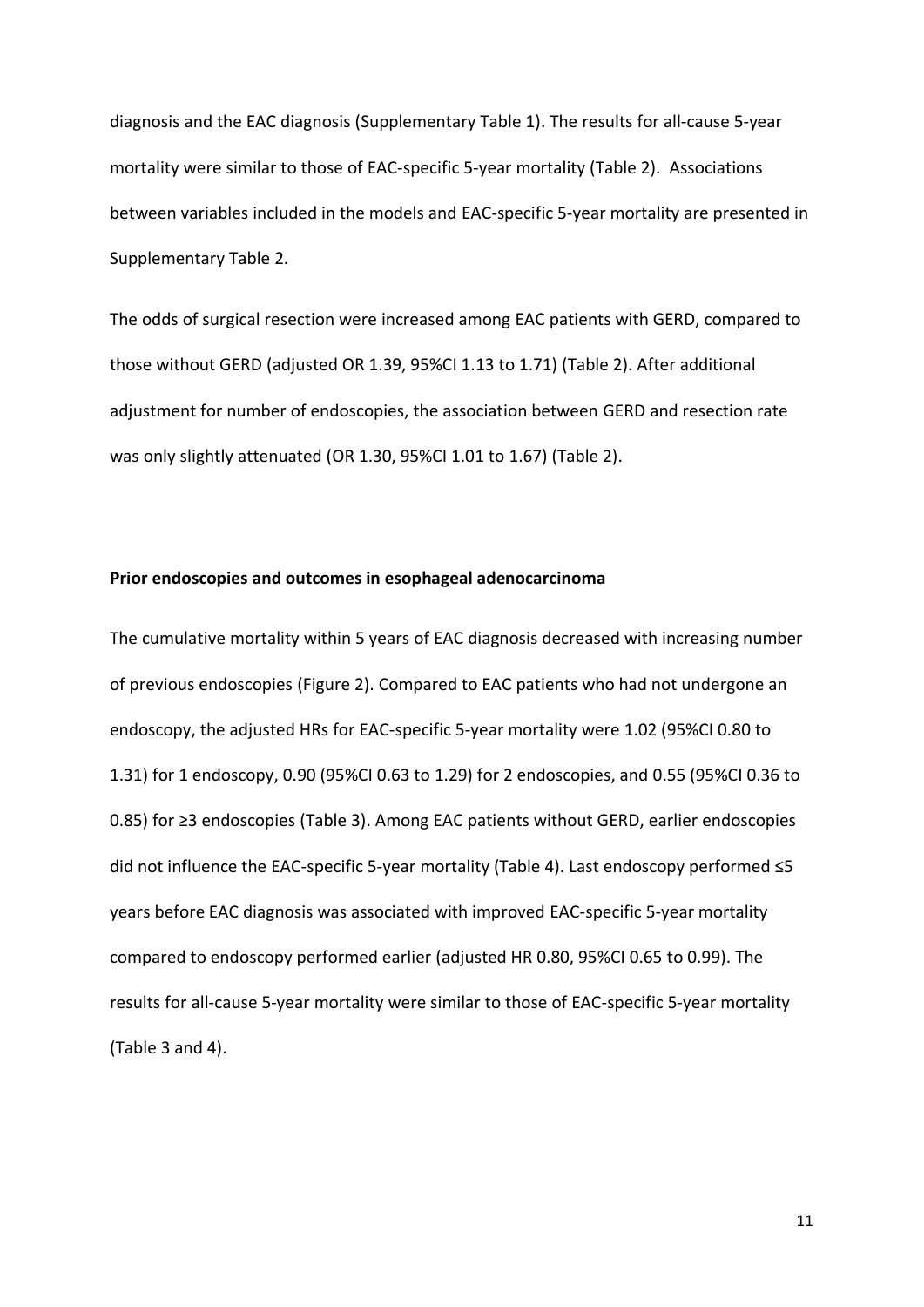The point estimates of surgical resection increased with number of endoscopies for GERD, but were not statistically significant (Table 3). Among EAC patients without GERD, there was no association between the number of endoscopies and resection rates (Table 4).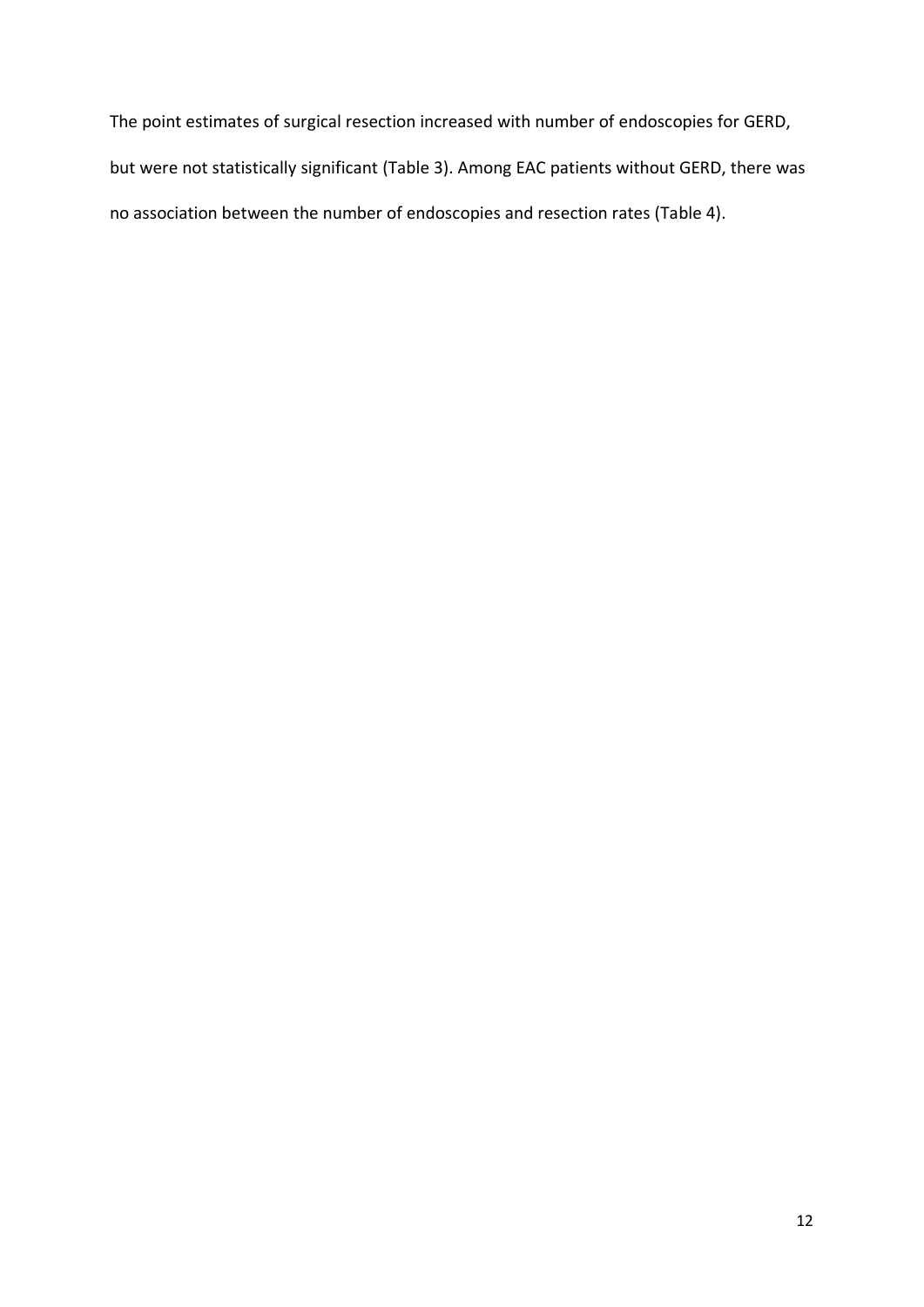#### **DISCUSSION**

The results of this study show that EAC patients with history of GERD have a decreased risk of 5-year EAC-specific and all-cause mortality. The survival did not clearly improve in patients with 1-2 endoscopies within 10 years of EAC diagnosis but was substantially improved in patients with GERD with ≥3 prior endoscopies.

Among methodological strengths of this study is the population-based design with complete inclusion and follow-up of all EAC patients in Sweden during the study period. Other advantages include the high-quality data on exposures, outcomes, confounders, and mediators. The study was facilitated by the uniform Swedish healthcare system based on public health insurance and largely managed by public providers, making access and delivery of healthcare equal. Historical information on GERD and endoscopies was available, which enabled investigation of the prognostic role of multiple endoscopies. The large sample size and long follow-up allowed for precise risk estimates. There were virtually no losses to follow-up due to complete recording of participants. A limitation was that some potential confounding factors, e.g. obesity and tobacco smoking, were not adjusted for due to lack of data in the medical registers. Yet, the prognostic influence of these factors is limited and the adjustment for diseases associated with smoking and obesity in the Charlson Comorbidity Index should reduce any residual confounding. The occurrence of GERD may have been underestimated, and it is likely that mild GERD remained undiagnosed and severe GERD were registered. Thus, patients without a registered GERD diagnosis probably had less severe symptoms than patients with a registered diagnosis. The presence of patients with GERD in the unexposed group would however not explain associations, but only dilute them.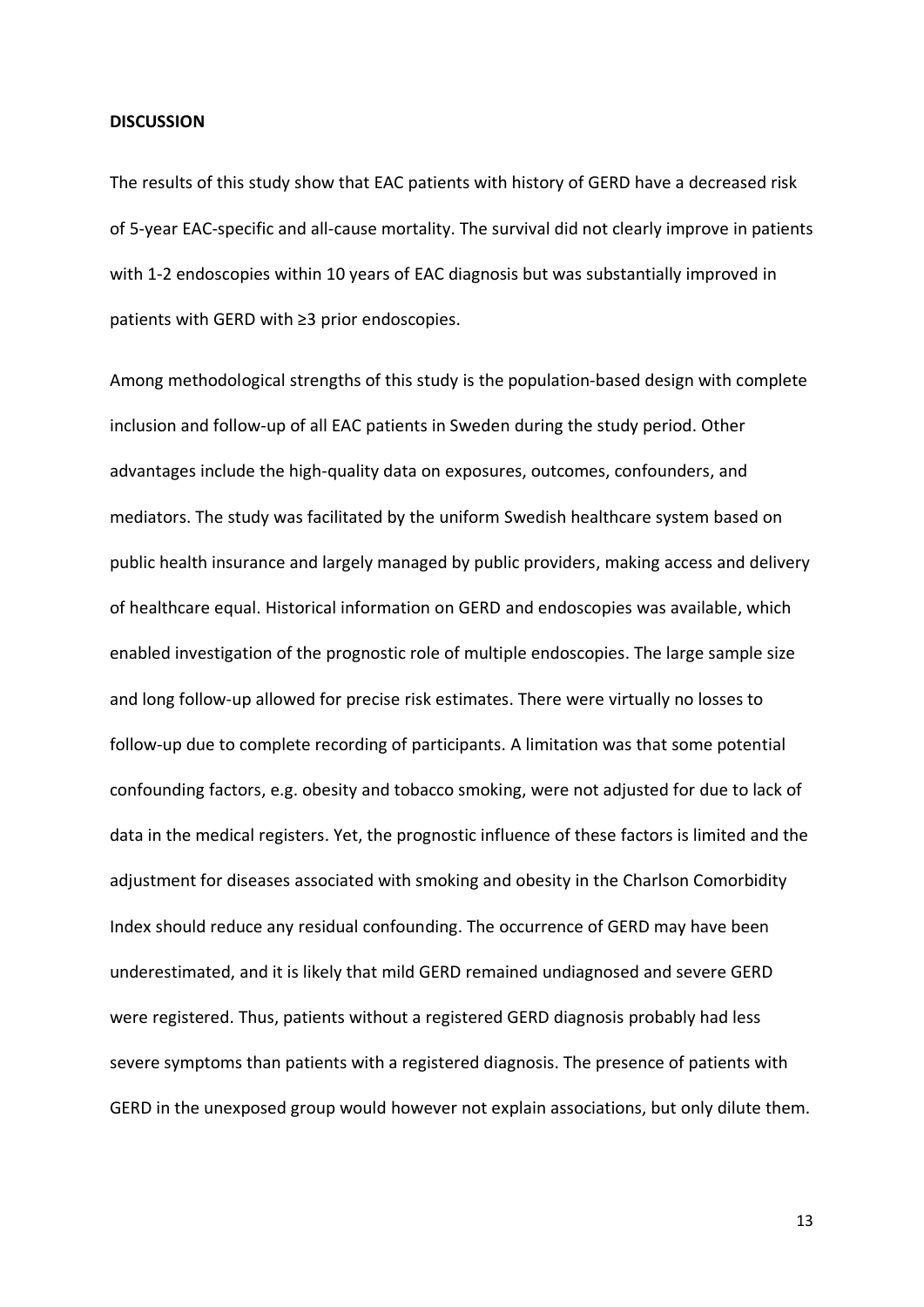The literature has provided sparse and contradictory results whether endoscopy screening may improve outcomes in EAC. In a general practice setting, a high rate of endoscopy referrals has been associated with increased operability and decreased mortality in esophagogastric cancer, indicating that a low threshold for endoscopy may improve outcomes in upper gastrointestinal cancer.<sup>15</sup> Endoscopy for GERD recently before EAC diagnosis has been associated with earlier tumor stage and increased resectability, but the mortality was similar to that of patients without prior endoscopies. <sup>16</sup> A US cohort study of EAC patients found that endoscopy screening before EAC diagnosis improved the survival, whereas GERD was associated with earlier stage EAC without improving the survival.<sup>17</sup> In these smaller cohort studies, the search for past GERD and endoscopies was limited to just a few years which reduced the possibility to study influence of multiple endoscopies.<sup>16, 17</sup> These issues were overcome in the present study and the sample size was substantially larger.

In the present study, GERD was associated with a decreased risk of mortality in EAC even after adjustment for confounders and mediators, indicating an independent prognostic role. The adjustment for endoscopies, tumor stage, and resection rate only slightly attenuated the risk estimates, indicating that the influence of these factors is not the only explanation for this association. A similar observation was made in a recent study which found that EAC arising from specialized intestinal metaplasia had a better prognosis.<sup>18</sup> These findings suggest that GERD-related EAC may represent a less aggressive tumor than EAC unrelated to GERD, perhaps due to prognostic factors associated with GERD, such as health-conscious behavior or the use of proton-pump inhibitors. Independent of mechanism, the association between GERD diagnosis and improved surgical resection rates and survival in EAC highlights the importance of recognition and treatment of GERD by physicians.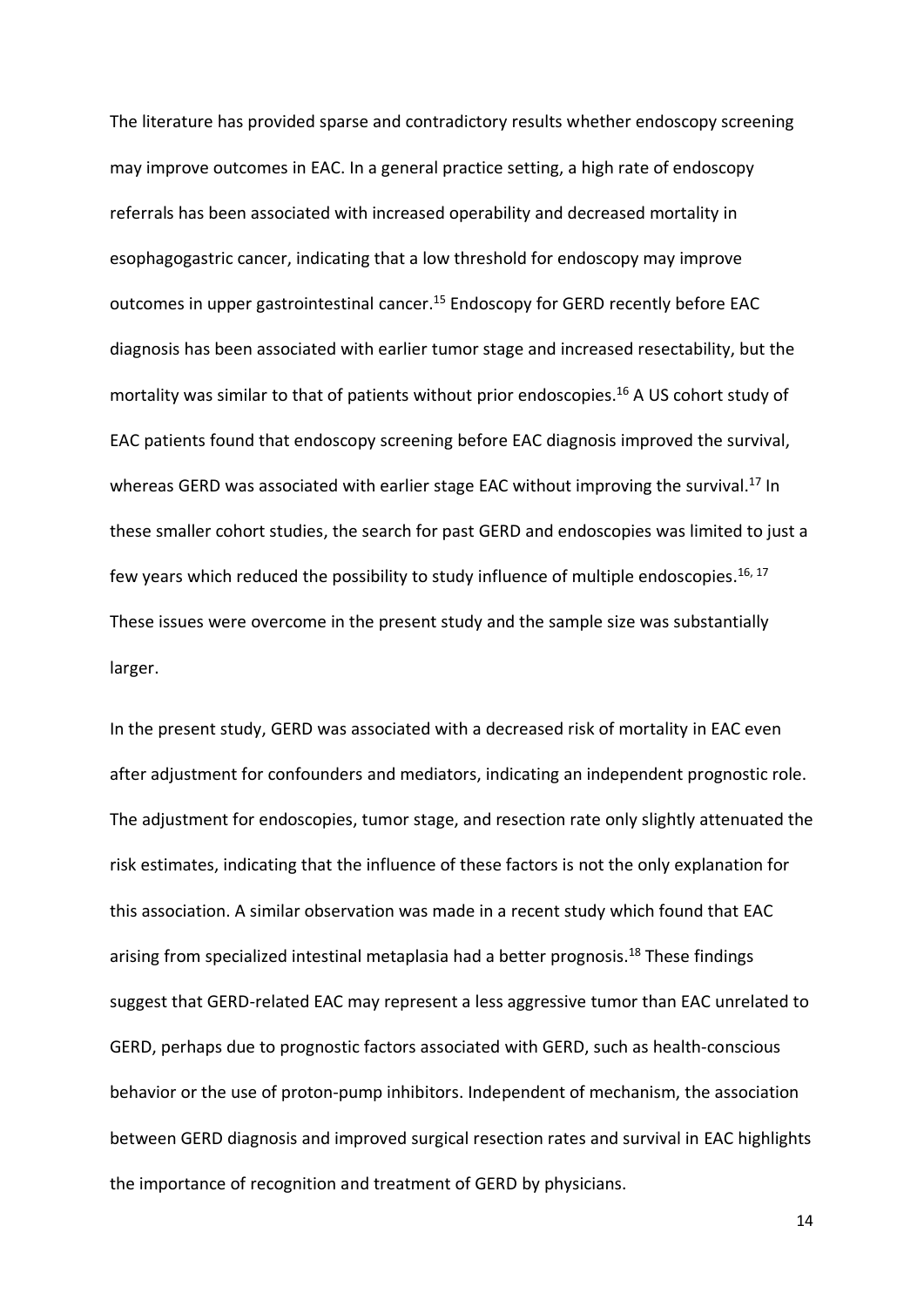The poor survival of EAC is mainly due to two factors: the lack of symptoms of early stage disease and an aggressive growth pattern. This is a challenge to most physicians, because it leaves a short time window for detection in a curable stage, thus requiring perfect timing of endoscopy screening. However, endoscopy screening occurs haphazardly rather than systematically, and most EAC are detected when symptoms of advanced disease become apparent. In this study, mortality was reduced among EAC patients with GERD who had repeated endoscopies (≥3 endoscopies/10 years), while one or two endoscopies per 10 years were not sufficient to have a significant impact on survival. This suggests that endoscopy has a limited role in preventing mortality in EAC unless performed often. A post hoc analysis indicated that endoscopy screening performed every 5 years may reduce mortality in adenocarcinoma, which indicates a potential time frame for repeating endoscopy. However, the notion that repeated endoscopies may reduce mortality in adenocarcinoma should be interpreted with caution, given that some of the protective effect may be explained by lead and length time bias (i.e. artificially improved survival). Mortality was not improved by frequent endoscopies in individuals without GERD, although the study was not powered to decisively reject this hypothesis. Endoscopy screening should have a similar effect on detecting EAC for patients with and without GERD. However, if GERD-related EAC is less aggressive, the time to detect curable EAC may be longer for these patients. Thus, longer endoscopy intervals may be permitted to detect GERD-related EAC.

GERD is a strong risk factor for EAC, but about 40% of EAC do not report a history of GERD.<sup>19</sup> Thus, screening based on GERD symptoms may miss these 40% with EAC. Already some 2 million (30% of all) endoscopies are performed annually for GERD in the United States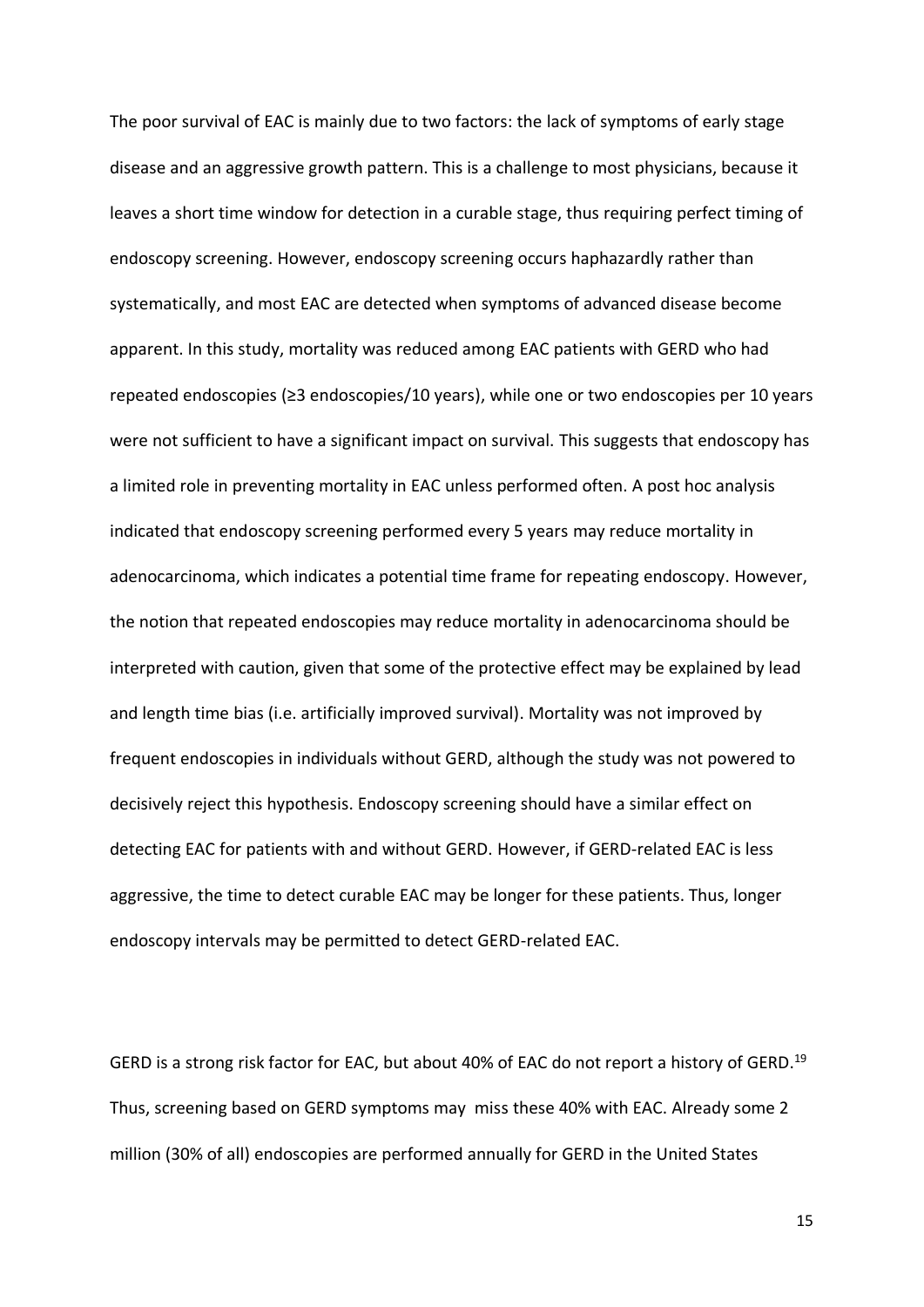alone.<sup>3</sup> These endoscopies likely do not impact on survival in EAC and the vast majority who developed EAC had previously not received any endoscopy. Instead, most patients in this study were diagnosed at advanced tumor stage with resulting poor survival. Given the limited impact of endoscopy screening, alternative methods such as structured risk prediction modelling of identifiable risk factors may be an alternative to current practices, which is based on GERD symptoms.<sup>20-22</sup> The use of non-endoscopic screening methods may be applied in a primary care setting and may readily identify a population at high risk of EAC to monitor with frequent endoscopies.<sup>23, 24</sup>

In conclusion, this population-based cohort study presents two main findings. GERD-related EAC is associated with improved survival after adjustment of prognostic factors. However, endoscopy in these patients has a limited impact on survival in EAC unless performed very frequently. While GERD is the most common indication for endoscopy, most patients with EAC have not undergone a prior endoscopy, which suggests that current screening strategies for EAC are misdirected.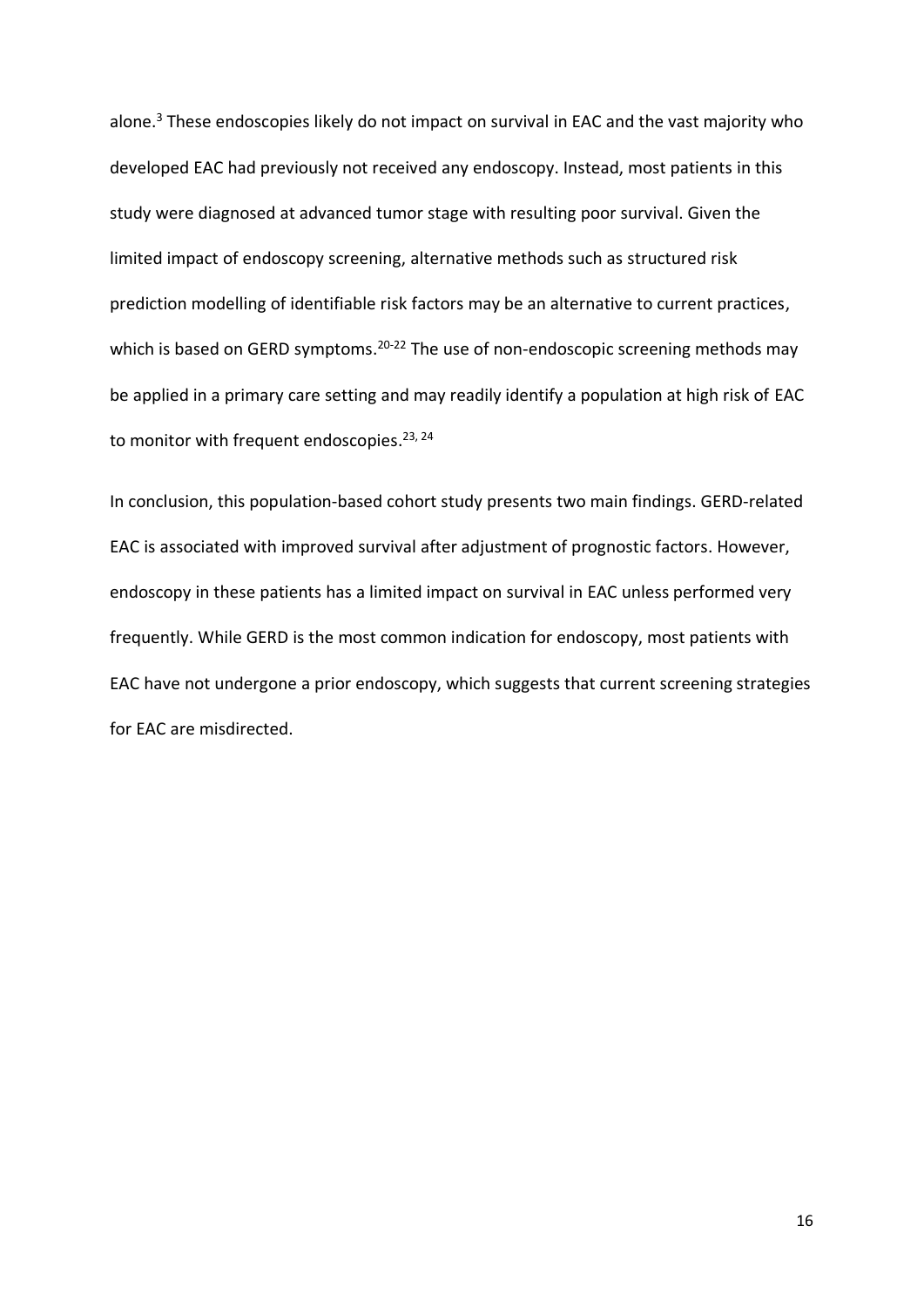## **ACKNOWLEDGMENTS**

**Financial support:** This work was supported by the Swedish Cancer Society (CAN 2015/460 to J.L.); the Swedish Research Council (grant numbers E0253601 and D0547801 to J.L.); and the United European Gastroenterology Research Prize (J.L.). The funders had no role in the study design and conduct; collection, management, analysis, and interpretation of the data; and preparation, review, or approval of the manuscript.

**Potential competing interests:** The authors declare no conflict of interest.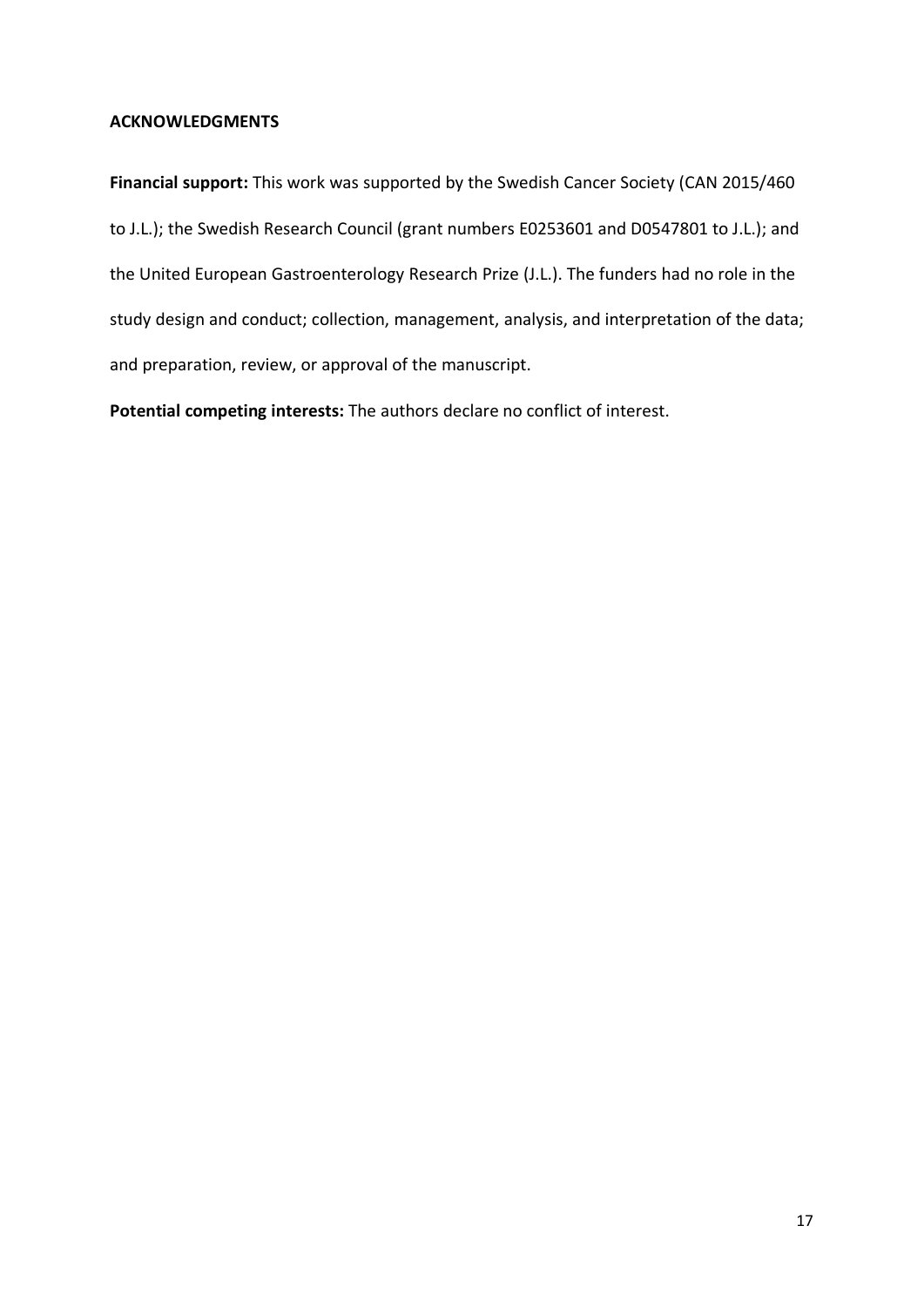## **REFERENCES**

1. El-Serag HB, Sweet S, Winchester CC, Dent J. Update on the epidemiology of gastrooesophageal reflux disease: a systematic review. *Gut* 2014;**63**: 871-80.

2. Eusebi LH, Ratnakumaran R, Yuan Y, Solaymani-Dodaran M, Bazzoli F, Ford AC. Global prevalence of, and risk factors for, gastro-oesophageal reflux symptoms: a meta-analysis. *Gut* 2018;**67**: 430-40.

3. Peery AF, Dellon ES, Lund J, Crockett SD, McGowan CE, Bulsiewicz WJ, Gangarosa LM, Thiny MT, Stizenberg K, Morgan DR, Ringel Y, Kim HP, et al. Burden of gastrointestinal disease in the United States: 2012 update. *Gastroenterology* 2012;**143**: 1179-87.

4. Rubenstein JH, Taylor JB. Meta-analysis: the association of oesophageal adenocarcinoma with symptoms of gastro-oesophageal reflux. *Alimentary Pharmacology & Therapeutics* 2010;**32**: 1222-7.

5. Edgren G, Adami HO, Vainio EW, Nyren O. A global assessment of the oesophageal adenocarcinoma epidemic. *Gut* 2013;**62**: 1406-14.

6. Kong CY, Kroep S, Curtius K, Hazelton WD, Jeon J, Meza R, Heberle CR, Miller MC, Choi SE, Lansdorp-Vogelaar I, van Ballegooijen M, Feuer EJ, et al. Exploring the recent trend in esophageal adenocarcinoma incidence and mortality using comparative simulation modeling. *Cancer Epidemiol Biomarkers Prev* 2014;**23**: 997-1006.

7. Lagergren J, Smyth E, Cunningham D, Lagergren P. Oesophageal cancer. *Lancet* 2017;**22**: 31462-9.

8. Lindblad M, Ye WM, Lindgren AS, Lagergren J. Disparities in the classification of esophageal and cardia adenocarcinomas and their influence on reported incidence rates. *Annals of Surgery* 2006;**243**: 479-85.

9. Cancer incidence in Sweden 2014 [Internet]. National Board of Health and Welfare, 2015.

10. Brusselaers N, Vall A, Mattsson F, Lagergren J. Tumour staging of oesophageal cancer in the Swedish cancer registry: a nationwide validation study. *Acta Oncologica* 2015;**54**: 903-8.

11. Ludvigsson JF, Andersson E, Ekbom A, Feychting M, Kim JL, Reuterwall C, Heurgren M, Olausson PO. External review and validation of the Swedish national inpatient register. *BMC Public Health* 2011;**11**: 1-16.

12. Brooke H, Talbäck M, Hörnblad J, Johansson L, Ludvigsson J, Druid H, Feychting M, Ljung R. The Swedish cause of death register. *European Journal of Epidemiology* 2017;**32**: 765-73.

13. Codipilly DC, Chandar AK, Singh S, Wani S, Shaheen NJ, Inadomi JM, Chak A, Iyer PG. The effect of endoscopic surveillance in patients with Barrett's esophagus: a systematic review and meta-analysis. *Gastroenterology* 2018;**154**: 2068-86.

14. Brusselaers N, Lagergren J. The Charlson comorbidity index in registry-based research. *Methods of Information in Medicine* 2017;**56**: 401-6.

15. Shawihdi M, Thompson E, Kapoor N, Powell G, Sturgess RP, Stern N, Roughton M, Pearson MG, Bodger K. Variation in gastroscopy rate in English general practice and outcome for oesophagogastric cancer: retrospective analysis of Hospital Episode Statistics. *Gut* 2014;**63**: 250-61.

16. Rubenstein JH, Sonnenberg A, Davis J, McMahon L, Inadomi JM. Effect of a prior endoscopy on outcomes of esophageal adenocarcinoma among United States veterans. *Gastrointestinal Endoscopy* 2008;**68**: 849-55.

17. Cooper GS, Kou TD, Chak A. Receipt of previous diagnoses and endoscopy and outcome from esophageal adenocarcinoma: a population-based study with temporal trends. *American Journal of Gastroenterology* 2009;**104**: 1356-62.

18. Sawas T, Killcoyne S, Iyer PG, Wang KK, Smyrk TC, Kisiel JB, Qin Y, Ahlquist DA, Rustgi AK, Costa RJ, Gerstung M, Fitzgerald RC, et al. Identification of prognostic phenotypes of esophageal adenocarcinoma in two independent cohorts. *Gastroenterology* 2018;**155**: 1720-8.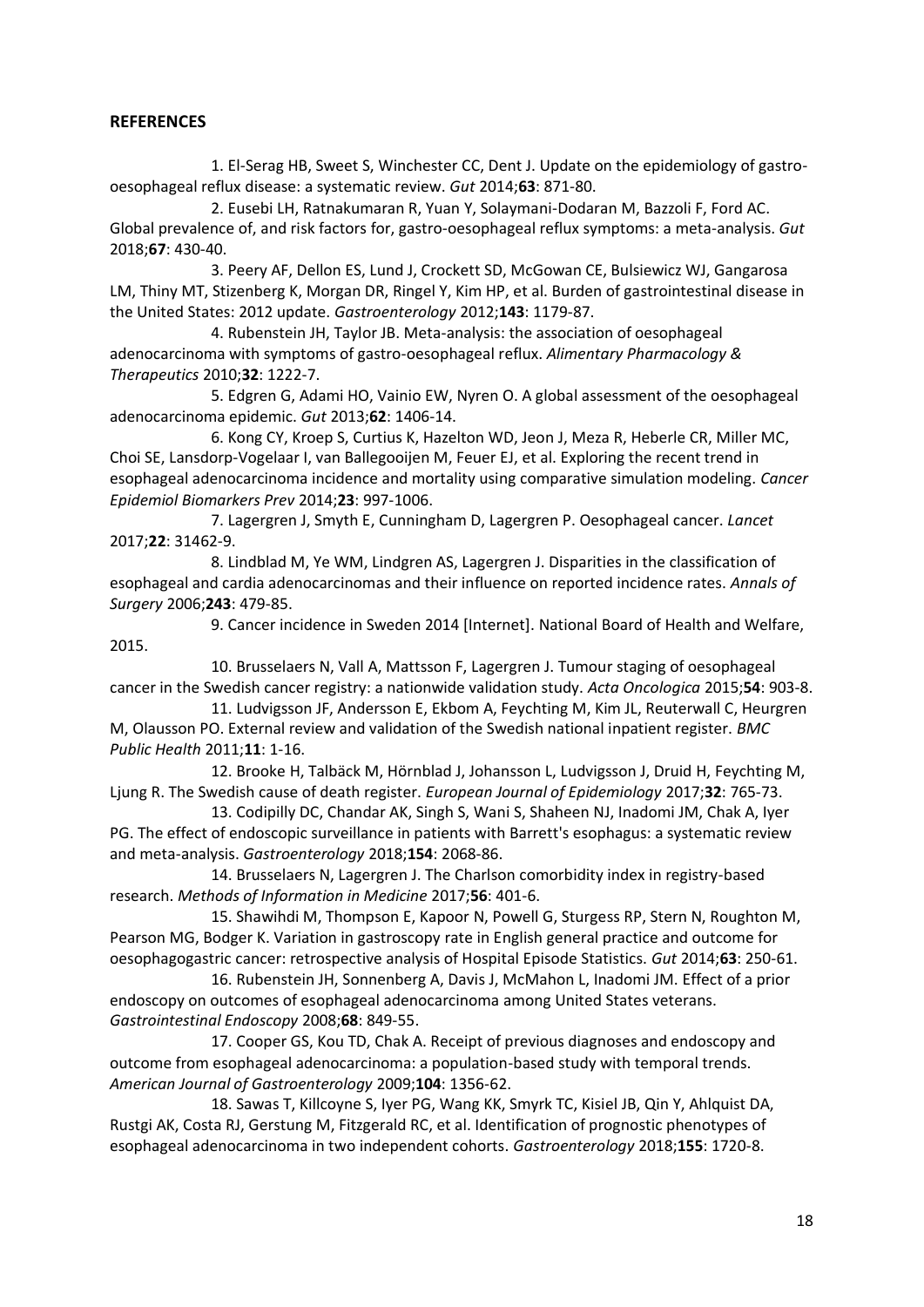19. Lagergren J, Bergstrom R, Lindgren A, Nyren O. Symptomatic gastroesophageal reflux as a risk factor for esophageal adenocarcinoma. *New England Journal of Medicine* 1999;**340**: 825-31.

20. Xie S-H, Ness-Jensen E, Medefelt N, Lagergren J. Assessing the feasibility of targeted screening for esophageal adenocarcinoma based on individual risk assessment in a population-based cohort study in Norway (The HUNT Study). *American Journal of Gastroenterology* 2018.

21. Xie SH, Lagergren J. A model for predicting individuals' absolute risk of esophageal adenocarcinoma: Moving toward tailored screening and prevention. *International Journal of Cancer* 2016;**138**: 2813-9.

22. Vaughan TL, Fitzgerald RC. Precision prevention of oesophageal adenocarcinoma. *Nature Reviews Gastroenterology & Hepatology* 2015;**12**: 243-8.

23. Chettouh H, Mowforth O, Galeano-Dalmau N, Bezawada N, Ross-Innes C, MacRae S, Debiram-Beecham I, O'Donovan M, Fitzgerald RC. Methylation panel is a diagnostic biomarker for Barrett's oesophagus in endoscopic biopsies and non-endoscopic cytology specimens. *Gut* 2018;**67**: 1942-9.

24. Li XD, Kleeman S, Coburn SB, Fumagalli C, Perner J, Jammula S, Pfeiffer RM, Orzolek L, Hao HP, Taylor PR, Miremadi A, Galeano-Dalmau N, et al. Selection and application of tissue microRNAs for nonendoscopic diagnosis of Barrett's esophagus. *Gastroenterology* 2018;**155**: 771-83.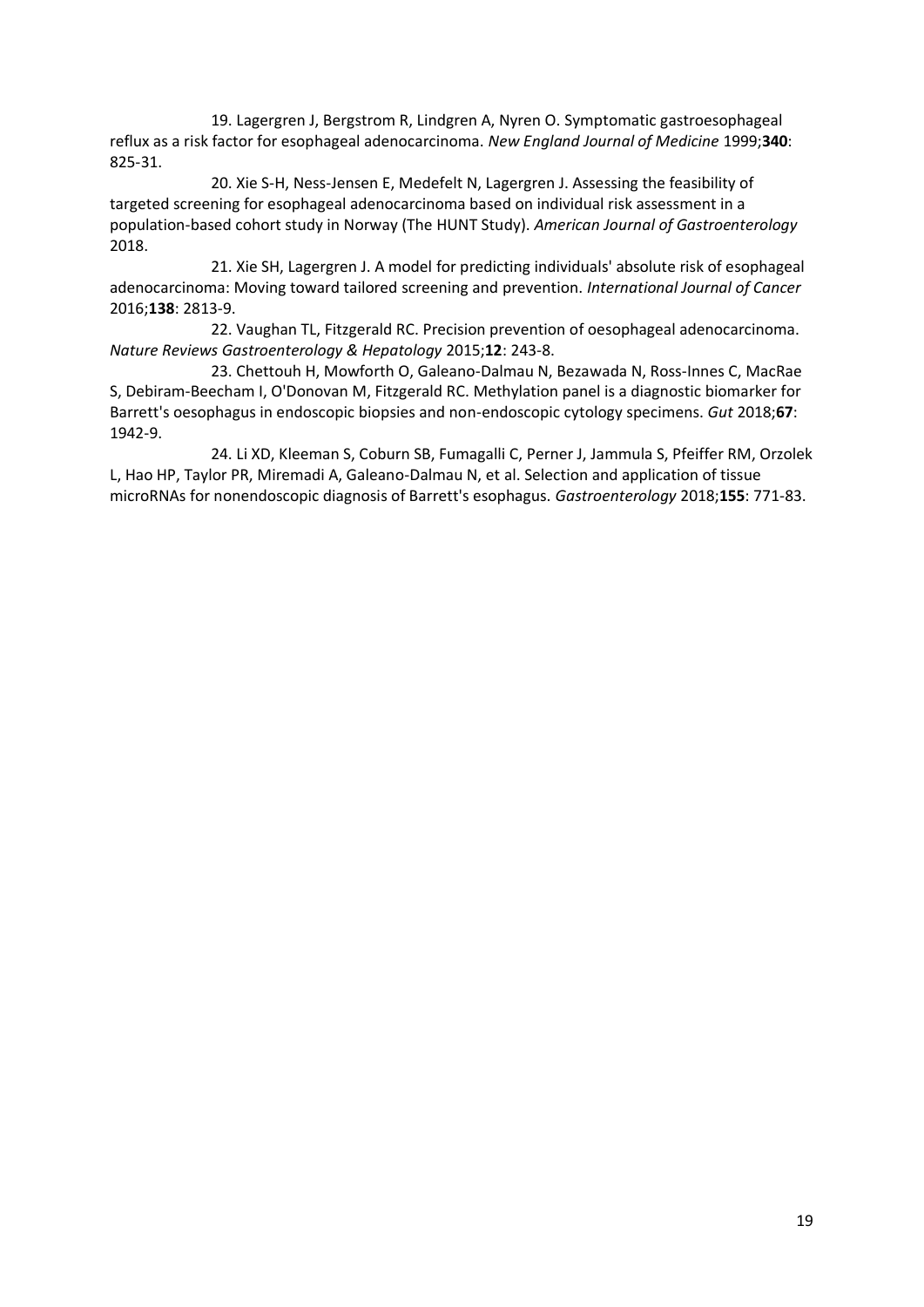## **TABLES**

|                                                     | Number (%)  |                |  |
|-----------------------------------------------------|-------------|----------------|--|
|                                                     | <b>GERD</b> | <b>No GERD</b> |  |
|                                                     | 440 (6.7)   | 6,160 (93.3)   |  |
| Age (years)                                         |             |                |  |
| $\leq 55$                                           | 38(8.6)     | 765 (12.4)     |  |
| 56-65                                               | 112 (25.5)  | 1,448 (23.5)   |  |
| 66-75                                               | 136 (30.9)  | 1,879 (30.5)   |  |
| $\geq 76$                                           | 154 (35.0)  | 2,068 (33.6)   |  |
| Sex                                                 |             |                |  |
| Men                                                 | 357 (81.1)  | 4,879 (79.2)   |  |
| Women                                               | 83 (18.9)   | 1,281 (20.8)   |  |
| Calendar period of adenocarcinoma diagnosis (years) |             |                |  |
| 1997-2000                                           | 40(9.1)     | 1,286 (20.9)   |  |
| 2001-2004                                           | 85 (19.3)   | 1,381 (22.4)   |  |
| 2005-2008                                           | 133 (30.2)  | 1,448 (23.5)   |  |
| 2009-2013                                           | 182 (41.4)  | 2,045 (33.2)   |  |
| <b>Charlson comorbidity index</b>                   |             |                |  |
| 0                                                   | 260 (59.1)  | 4,209 (68.3)   |  |
| $\mathbf{1}$                                        | 111 (25.2)  | 1,368 (22.2)   |  |
| $\geq$ 2                                            | 69 (15.7)   | 583 (9.5)      |  |
| Endoscopies before adenocarcinoma                   |             |                |  |
| 0                                                   | 170 (38.6)  | 5,838 (94.8)   |  |
| $\mathbf{1}$                                        | 168 (38.2)  | 285 (4.6)      |  |
| $\overline{2}$                                      | 56 (12.7)   | 31(0.5)        |  |
| $\geq$ 3                                            | 46 (10.5)   | 6(0.1)         |  |
| Tumor stage <sup>a</sup>                            |             |                |  |
| $\mathbf{I}$                                        | 52(22.5)    | 225(6.4)       |  |
| $\mathbf{H}$                                        | 66 (21.0)   | 597 (17.1)     |  |
| $III-IV$                                            | 126 (40.0)  | 1,932 (55.3)   |  |
| Unstaged                                            | 71 (22.5)   | 739 (21.2)     |  |
| Surgical resection of adenocarcinoma                |             |                |  |
| Yes                                                 | 166 (37.7)  | 2,030 (33.0)   |  |
| <b>No</b>                                           | 274 (62.3)  | 4,130 (67.0)   |  |

## **Table 1. Characteristics of esophageal adenocarcinoma patients with and without history of gastroesophageal reflux disease (GERD) in 1997-2013 in Sweden**

<sup>a</sup>Tumor stage data were available for patients diagnosed with EAC in 2005-2013 (n=3,857)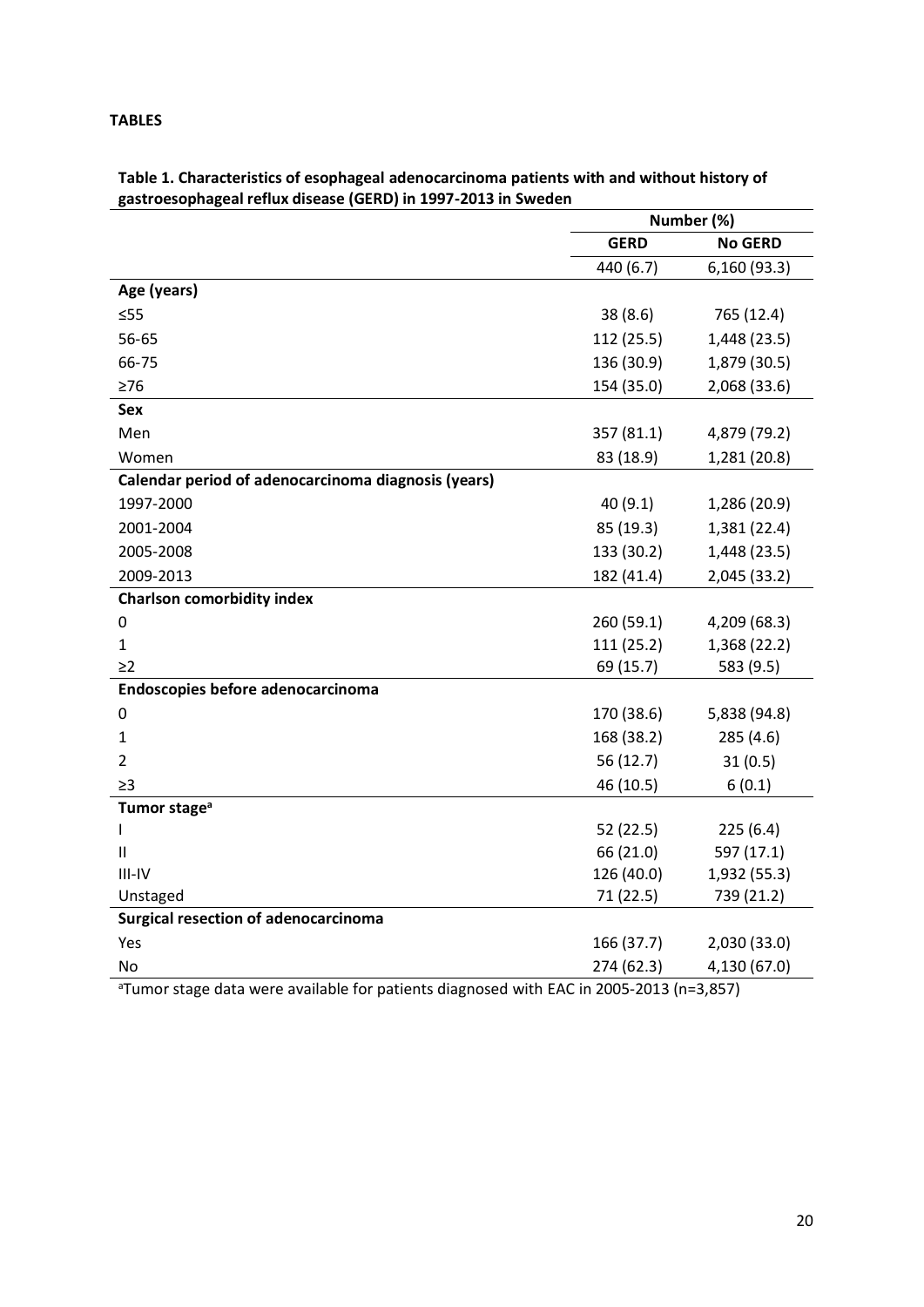|                                           | Gastroesophageal reflux disease |                     |  |
|-------------------------------------------|---------------------------------|---------------------|--|
|                                           | <b>No</b>                       | Yes                 |  |
|                                           | $(n=6, 160)$                    | $(n=440)$           |  |
| EAC-specific 5-year mortality (HR, 95%CI) |                                 |                     |  |
| Crude                                     | 1 (reference)                   | $0.71(0.63 - 0.80)$ |  |
| Adjusted <sup>a</sup>                     | 1 (reference)                   | $0.71(0.64 - 0.80)$ |  |
| Adjusted <sup>b</sup>                     | 1 (reference)                   | $0.79(0.70-0.90)$   |  |
| All-cause 5-year mortality (HR, 95%CI)    |                                 |                     |  |
| Crude                                     | 1 (reference)                   | $0.74(0.66-0.82)$   |  |
| Adjusted <sup>a</sup>                     | 1 (reference)                   | $0.74(0.66-0.82)$   |  |
| Adjusted <sup>b</sup>                     | 1 (reference)                   | $0.81(0.72-0.92)$   |  |
| <b>Surgical resection (OR, 95%CI)</b>     |                                 |                     |  |
| Crude                                     | 1 (reference)                   | $1.23(1.01-1.51)$   |  |
| Adjusted <sup>a</sup>                     | 1 (reference)                   | $1.39(1.13-1.71)$   |  |
| Adjusted <sup>b</sup>                     | 1 (reference)                   | $1.30(1.01-1.67)$   |  |

**Table 2. Outcomes in esophageal adenocarcinoma patients with and without history of gastroesophageal reflux disease.**

<sup>a</sup>Adjusted for age, sex, calendar year, and comorbidity.

**bAdjusted for all above plus number of endoscopies.** 

Abbreviations: HR – hazard ratio; CI – confidence interval; OR – odds ratio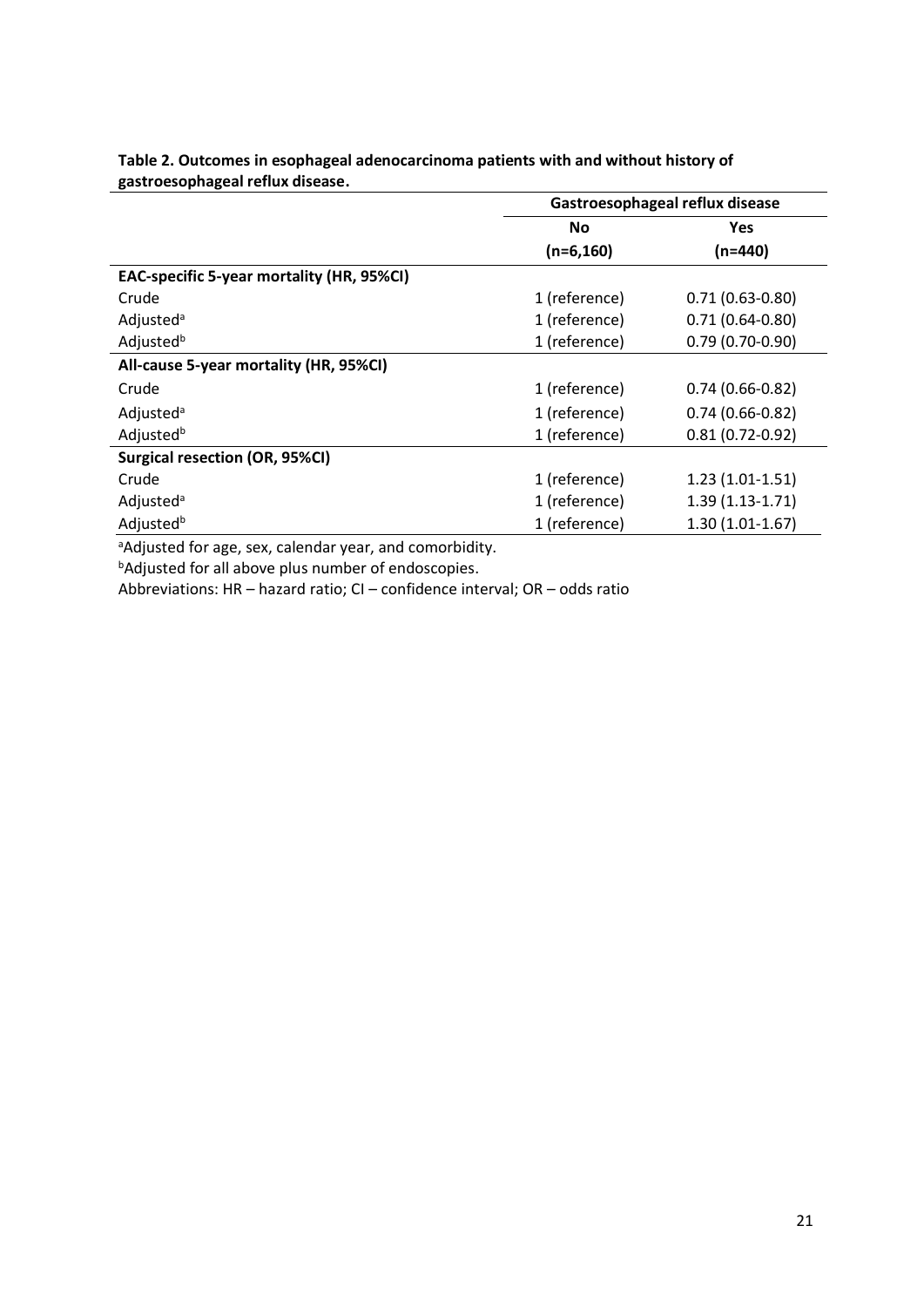|                                                     | 0 endoscopy   | 1 endoscopy            | 2 endoscopies       | $\geq$ 3 endoscopies |
|-----------------------------------------------------|---------------|------------------------|---------------------|----------------------|
|                                                     | $(n=170)$     | $(n=168)$              | $(n=56)$            | $(n=46)$             |
| <b>EAC-specific 5-year</b><br>mortality (HR, 95%CI) |               |                        |                     |                      |
| Crude                                               | 1 (reference) | $1.03(0.81 -$<br>1.31) | $0.90(0.62 - 1.29)$ | $0.53(0.35-0.82)$    |
| Adjusted <sup>a</sup>                               | 1 (reference) | 1.02 (0.80-<br>1.31)   | $0.90(0.63-1.29)$   | $0.55(0.36-0.85)$    |
| All-cause 5-year                                    |               |                        |                     |                      |
| mortality (HR, 95%CI)                               |               |                        |                     |                      |
| Crude                                               | 1 (reference) | $0.97(0.77 -$          | $0.83(0.58-1.18)$   | $0.56(0.38-0.84)$    |
|                                                     |               | 1.22)                  |                     |                      |
| Adjusted <sup>a</sup>                               | 1 (reference) | $0.96(0.76 -$<br>1.21) | $0.83(0.58-1.17)$   | $0.58(0.39 - 0.86)$  |
| <b>Surgical resection</b>                           |               |                        |                     |                      |
| (OR, 95%CI)                                         |               |                        |                     |                      |
| Crude                                               | 1 (reference) | $0.62(0.40-$<br>0.97)  | $1.02(0.55-1.89)$   | 1.60 (0.83-3.07)     |
| Adjusted <sup>a</sup>                               | 1 (reference) | $0.69(0.44 -$<br>1.10) | $1.21(0.63-2.30)$   | 1.88 (0.95-3.71)     |

**Table 3. Outcomes in esophageal adenocarcinoma among patients with gastroesophageal reflux disease stratified by endoscopy before adenocarcinoma diagnosis.**

aAdjusted for age, sex, calendar year and comorbidity.

Abbreviations HR – hazard ratio; CI – confidence interval; OR – odds ratio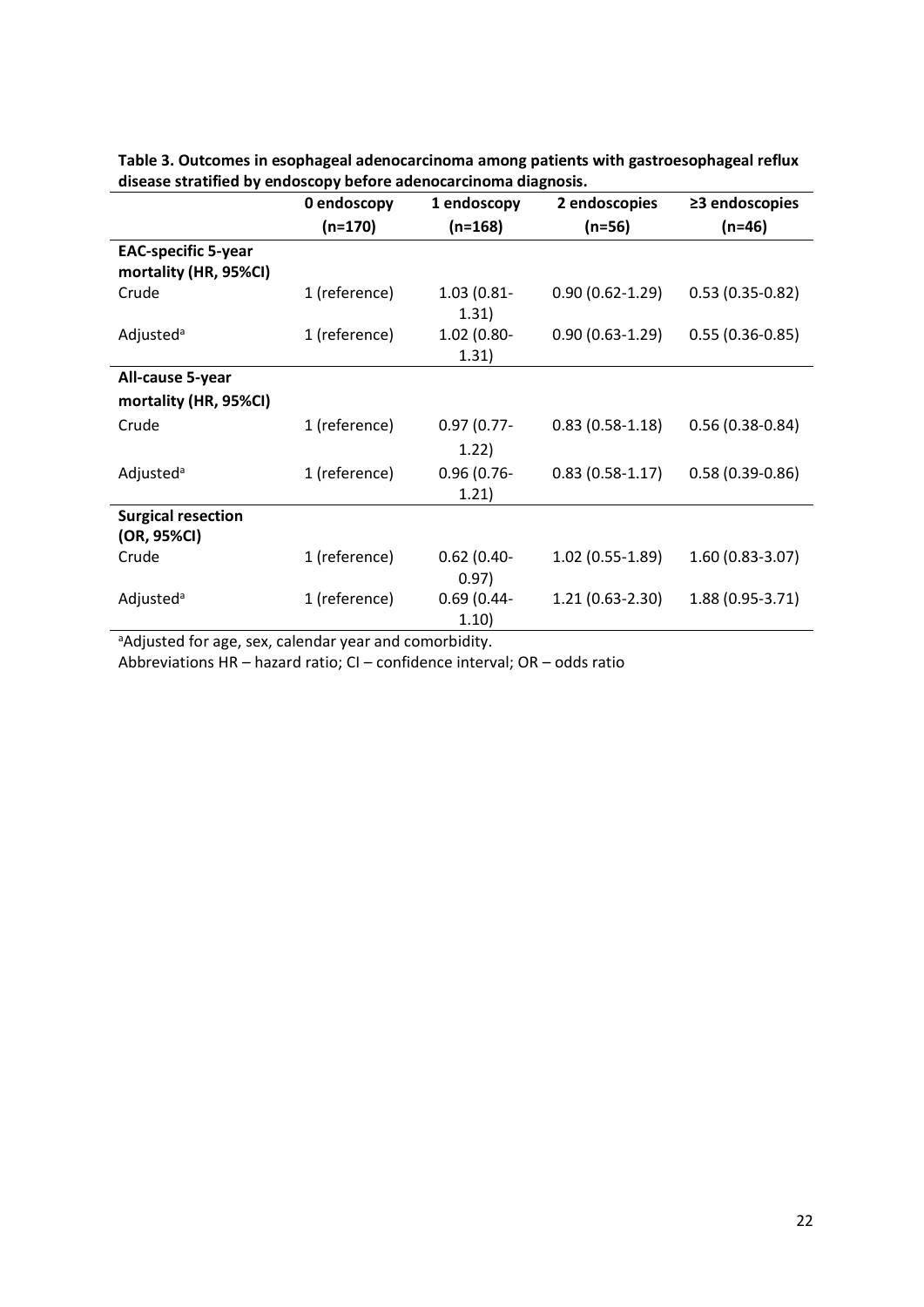|                            | 0 endoscopy   | 1 endoscopy   | 2 endoscopies       | $\geq$ 3 endoscopies |
|----------------------------|---------------|---------------|---------------------|----------------------|
|                            | $(n=5,838)$   | $(n=285)$     | $(n=31)$            | $(n=6)$              |
| <b>EAC-specific 5-year</b> |               |               |                     |                      |
| mortality (HR, 95%CI)      |               |               |                     |                      |
| Crude                      | 1 (reference) | $0.98(0.86 -$ | $0.99(0.67 - 1.46)$ | $0.95(0.40-2.29)$    |
|                            |               | 1.11)         |                     |                      |
| Adjusted <sup>a</sup>      | 1 (reference) | $0.91(0.80 -$ | $0.93(0.63-1.36)$   | $0.96(0.40-2.32)$    |
|                            |               | 1.04)         |                     |                      |
| All-cause 5-year           |               |               |                     |                      |
| mortality (HR, 95%CI)      |               |               |                     |                      |
| Crude                      | 1 (reference) | 1.03 (0.91-   | $0.97(0.67 - 1.42)$ | $0.90(0.37 - 2.15)$  |
|                            |               | 1.16)         |                     |                      |
| Adjusted <sup>a</sup>      | 1 (reference) | $0.94(0.83 -$ | $0.90(0.62 - 1.32)$ | $0.89(0.37 - 2.14)$  |
|                            |               | 1.07)         |                     |                      |
| <b>Surgical resection</b>  |               |               |                     |                      |
| (OR, 95%CI)                |               |               |                     |                      |
| Crude                      | 1 (reference) | $0.76(0.58 -$ | 1.27 (0.62-2.62)    | $0.40(0.05-3.45)$    |
|                            |               | 0.99)         |                     |                      |
| Adjusted <sup>a</sup>      | 1 (reference) | $0.94(0.71 -$ | 1.71 (0.80-3.64)    | $0.62$ (0.07-5.52)   |
|                            |               | 1.24)         |                     |                      |

**Table 4. Outcomes in esophageal adenocarcinoma among patients without gastroesophageal reflux disease stratified by endoscopy before adenocarcinoma diagnosis.**

aAdjusted for age, sex, calendar year and comorbidity.

Abbreviations: HR – hazard ratio; CI – confidence interval; OR – odds ratio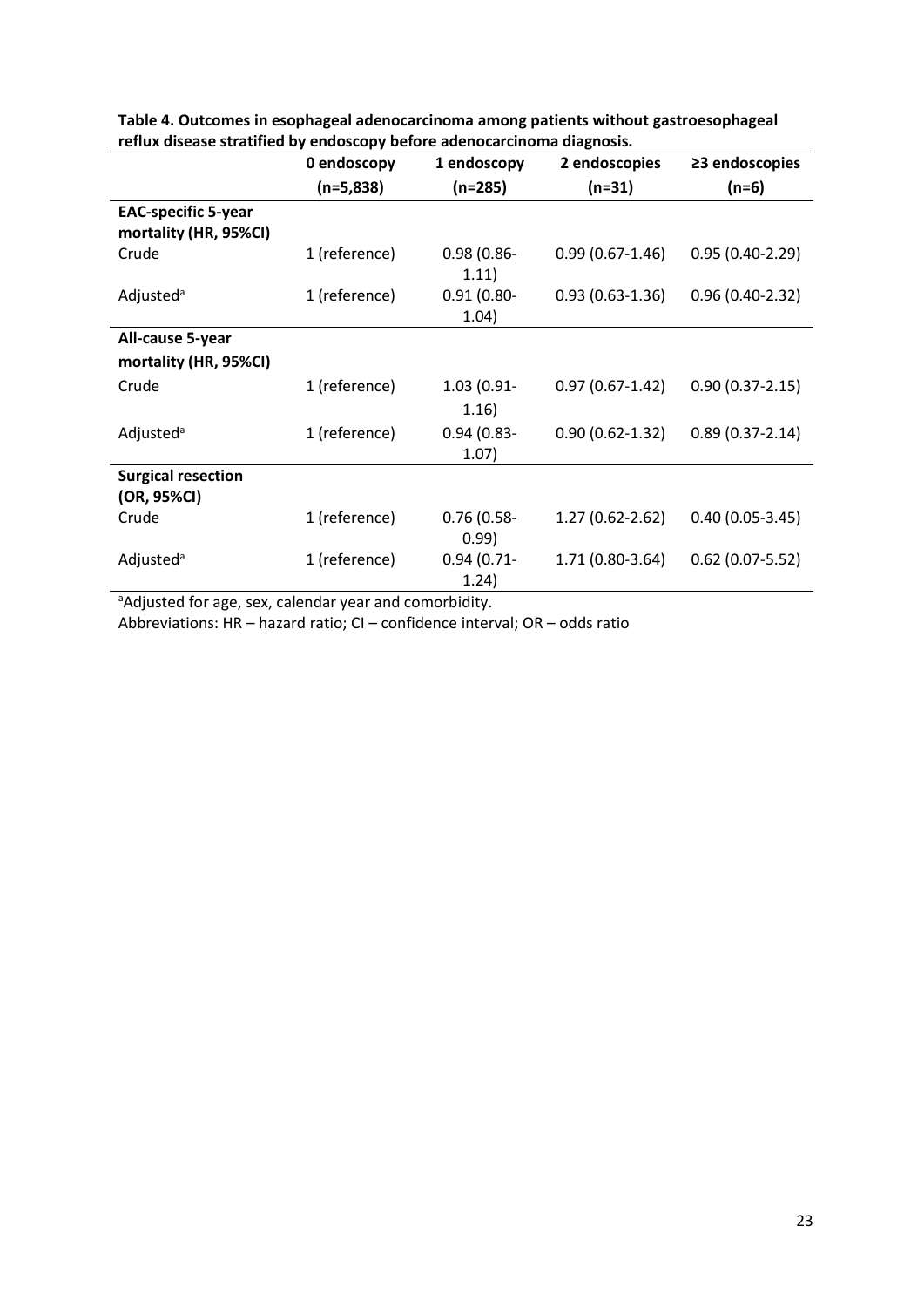|                                |                | Duration of GERD before adenocarcinoma |               |               |               |               |  |
|--------------------------------|----------------|----------------------------------------|---------------|---------------|---------------|---------------|--|
|                                | <b>No GERD</b> | $1 - $90$ days                         | 90 days - ≤2  | $2 - 5$ years | $5 - 10$      | >10 years     |  |
|                                | $(n=5,791)$    | $(n=369)$                              | years         | $(n=102)$     | years         | $(n=113)$     |  |
|                                |                | $(n=113)$                              |               | $(n=112)$     |               |               |  |
| <b>EAC-specific 5-year</b>     |                |                                        |               |               |               |               |  |
| mortality (HR, 95%CI)          |                |                                        |               |               |               |               |  |
| Crude                          | $1$ (ref.)     | 1.02 (0.91-                            | $0.78(0.63 -$ | $0.64(0.51 -$ | $0.73(0.59 -$ | $0.69(0.56 -$ |  |
|                                |                | 1.14)                                  | 0.96)         | 0.81)         | 0.91)         | 0.86)         |  |
| Adjusted <sup>a</sup>          | $1$ (ref.)     | 1.00 (0.89-                            | $0.76(0.62 -$ | $0.66(0.52 -$ | $0.74(0.60 -$ | $0.69(0.55 -$ |  |
|                                |                | 1.12)                                  | 0.94)         | 0.83)         | 0.93)         | 0.86)         |  |
| Adjusted <sup>b</sup>          | $1$ (ref.)     | 1.00 (0.89-                            | $0.86(0.69 -$ | $0.76(0.59 -$ | $0.86(0.68 -$ | $0.72$ (0.58- |  |
|                                |                | 1.12)                                  | 1.07)         | 0.98)         | 1.09)         | 0.90)         |  |
| All-cause 5-year               |                |                                        |               |               |               |               |  |
| mortality (HR, 95%CI)          |                |                                        |               |               |               |               |  |
| Crude                          | $1$ (ref.)     | 1.03 (0.92-                            | $0.77(0.63 -$ | 0.68(0.55)    | $0.77(0.63 -$ | $0.72(0.59-$  |  |
|                                |                | 1.15)                                  | 0.95)         | 0.85)         | 0.95)         | 0.89)         |  |
| Adjusted <sup>a</sup>          | $1$ (ref.)     | 1.00 (0.90-                            | $0.76(0.61 -$ | $0.70(0.56 -$ | $0.78(0.63 -$ | $0.71(0.58 -$ |  |
|                                |                | 1.12)                                  | 0.93)         | 0.87)         | 0.96)         | 0.87)         |  |
| Adjusted <sup>b</sup>          | $1$ (ref.)     | $1.01(0.90 -$                          | $0.84(0.68 -$ | $0.80(0.63 -$ | $0.90(0.72 -$ | $0.75(0.60 -$ |  |
|                                |                | 1.13)                                  | 1.04)         | 1.02)         | 1.12)         | 0.92)         |  |
| <b>Surgical resection (OR,</b> |                |                                        |               |               |               |               |  |
| 95%CI)                         |                |                                        |               |               |               |               |  |
| Crude                          | $1$ (ref.)     | 1.10 (0.88-                            | $1.04(0.70-$  | 1.43 (0.96-   | $0.97(0.65 -$ | $1.62(1.12 -$ |  |
|                                |                | 1.37)                                  | 1.54)         | 2.13)         | 1.45)         | 2.36)         |  |
| Adjusted <sup>a</sup>          | $1$ (ref.)     | 1.20 (0.95-                            | $1.12(0.75 -$ | 1.49 (0.98-   | $1.16(0.77 -$ | 1.97 (1.34-   |  |
|                                |                | 1.51)                                  | 1.69)         | 2.25)         | 1.76)         | 2.92)         |  |
| Adjusted <sup>b</sup>          | $1$ (ref.)     | 1.20 (0.95-                            | $1.11(0.72 -$ | 1.25 (0.79-   | $1.02(0.65 -$ | 1.85 (1.24-   |  |
|                                |                | 1.51)                                  | 1.73)         | 1.98)         | 1.60)         | 2.75)         |  |

**Supplementary Table. Outcomes in esophageal adenocarcinoma among patients with gastroesophageal reflux (GERD) disease stratified by duration of GERD before adenocarcinoma.**

aAdjusted for age, sex, calendar year, and comorbidity.

**bAdjusted for all above plus number of endoscopies.** 

Abbreviations: HR – hazard ratio; CI – confidence interval; OR – odds ratio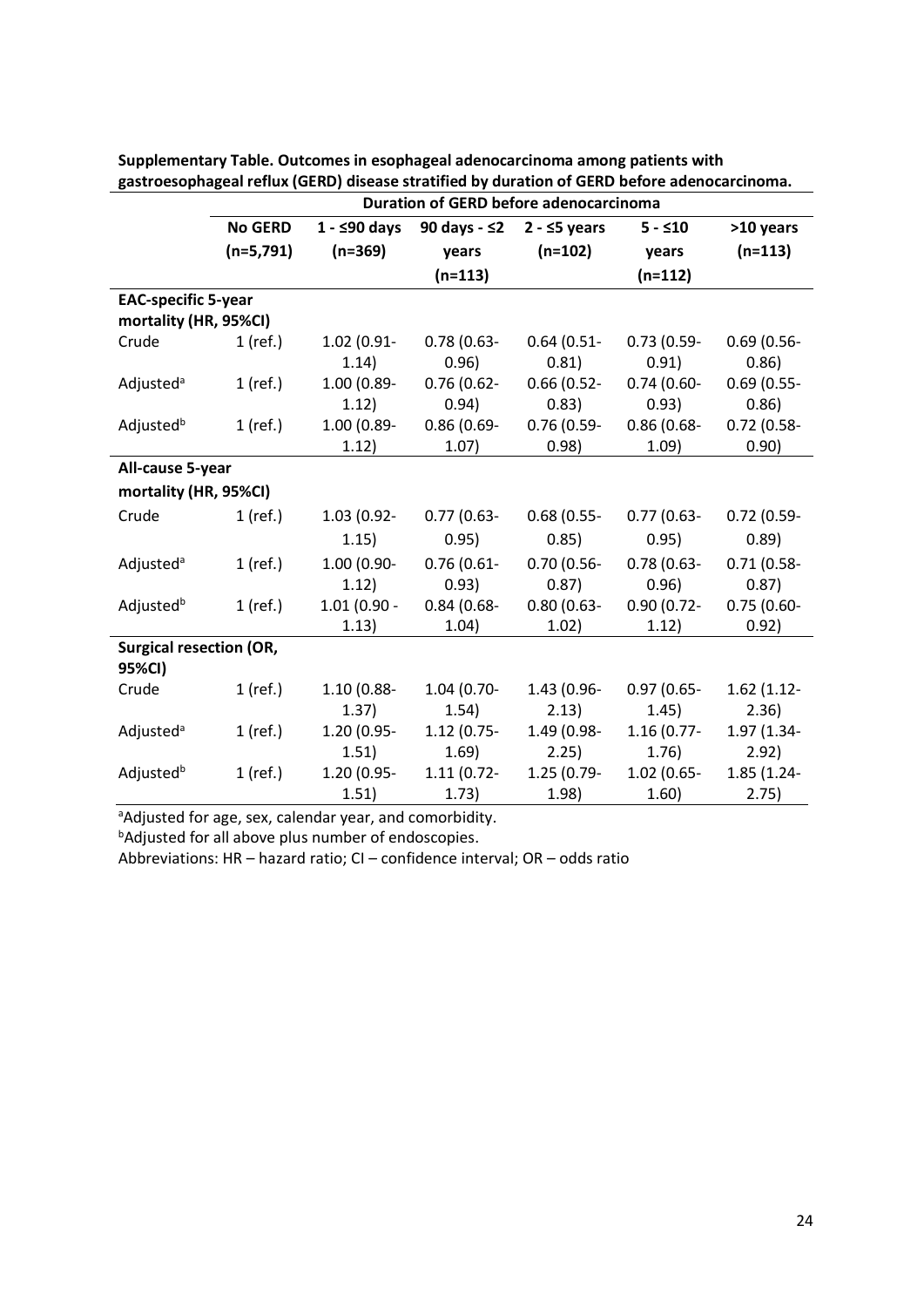### **FIGURES**



## **Figure 1. Cumulative EAC-specific mortality after diagnosis of esophageal adenocarcinoma among patients with and without history of gastroesophageal reflux disease**

The proportion of patients alive is shown on the y-axis. The years after diagnosis and number of patients alive at the start of each subsequent year are shown on the x-axis.